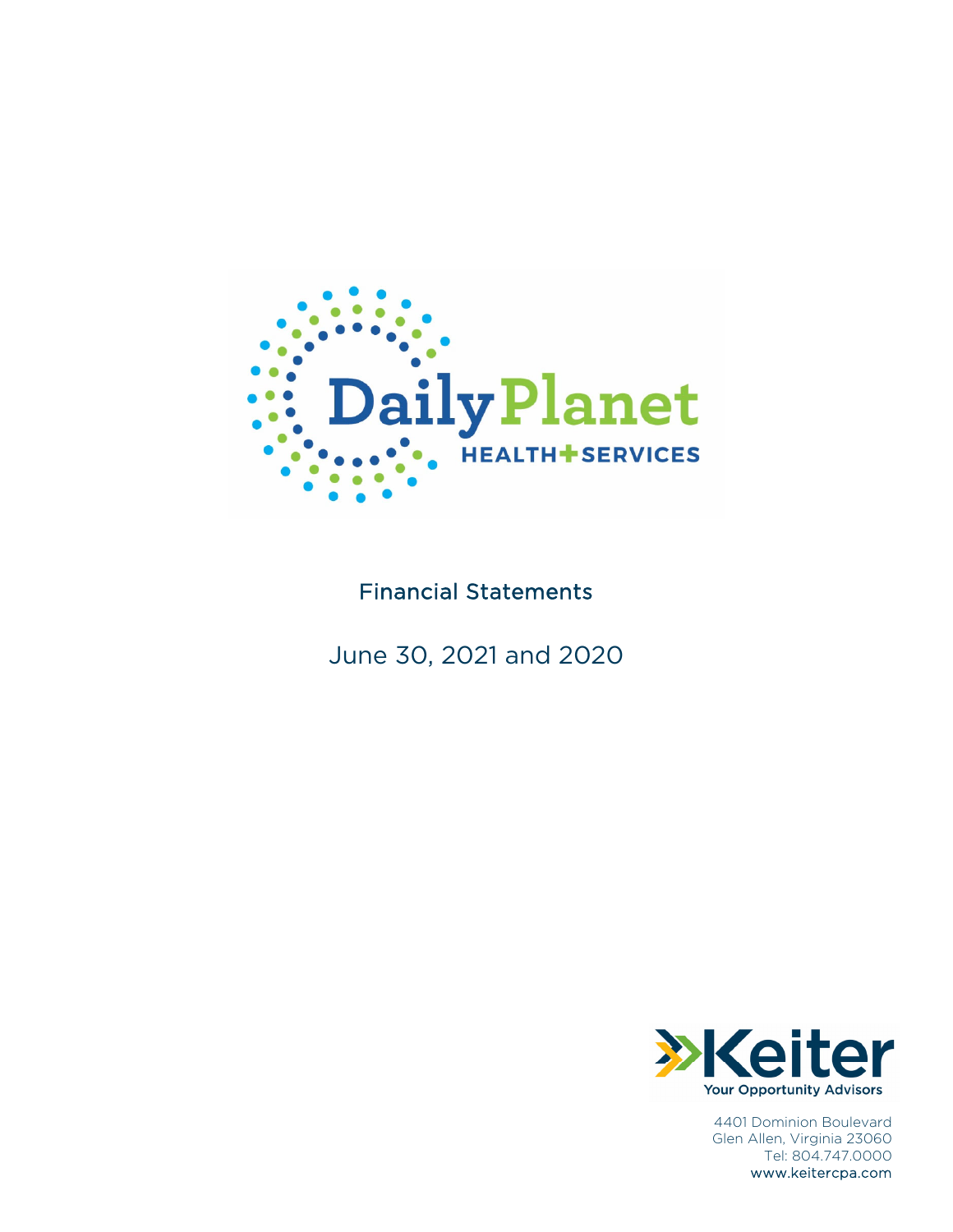## Table of Contents

|                                                                                                                                                                                                                               | Page |
|-------------------------------------------------------------------------------------------------------------------------------------------------------------------------------------------------------------------------------|------|
| <b>Report of Independent Accountants</b>                                                                                                                                                                                      | 1    |
| <b>Financial Statements:</b>                                                                                                                                                                                                  |      |
| <b>Statements of Financial Position</b>                                                                                                                                                                                       | 3    |
| <b>Statements of Activities</b>                                                                                                                                                                                               | 4    |
| <b>Statements of Functional Expenses</b>                                                                                                                                                                                      | 6    |
| <b>Statements of Cash Flows</b>                                                                                                                                                                                               | 8    |
| Notes to Financial Statements                                                                                                                                                                                                 | 9    |
| Supplemental Information:                                                                                                                                                                                                     |      |
| Schedule of Expenditures of Federal Awards                                                                                                                                                                                    | 19   |
| Report of Independent Accountants on Internal Control Over Financial Reporting<br>and on Compliance and Other Matters Based on an Audit of Financial<br>Statements Performed in Accordance with Government Auditing Standards | 21   |
| Report of Independent Accountants on Compliance for Each Major Program<br>and on Internal Control Over Compliance Required by the Uniform Guidance                                                                            | 23   |
| <b>Summary Schedule of Prior Audit Findings</b>                                                                                                                                                                               | 25   |
| Schedule of Findings and Questioned Costs                                                                                                                                                                                     | 26   |
| Corrective Action Plan                                                                                                                                                                                                        | 28   |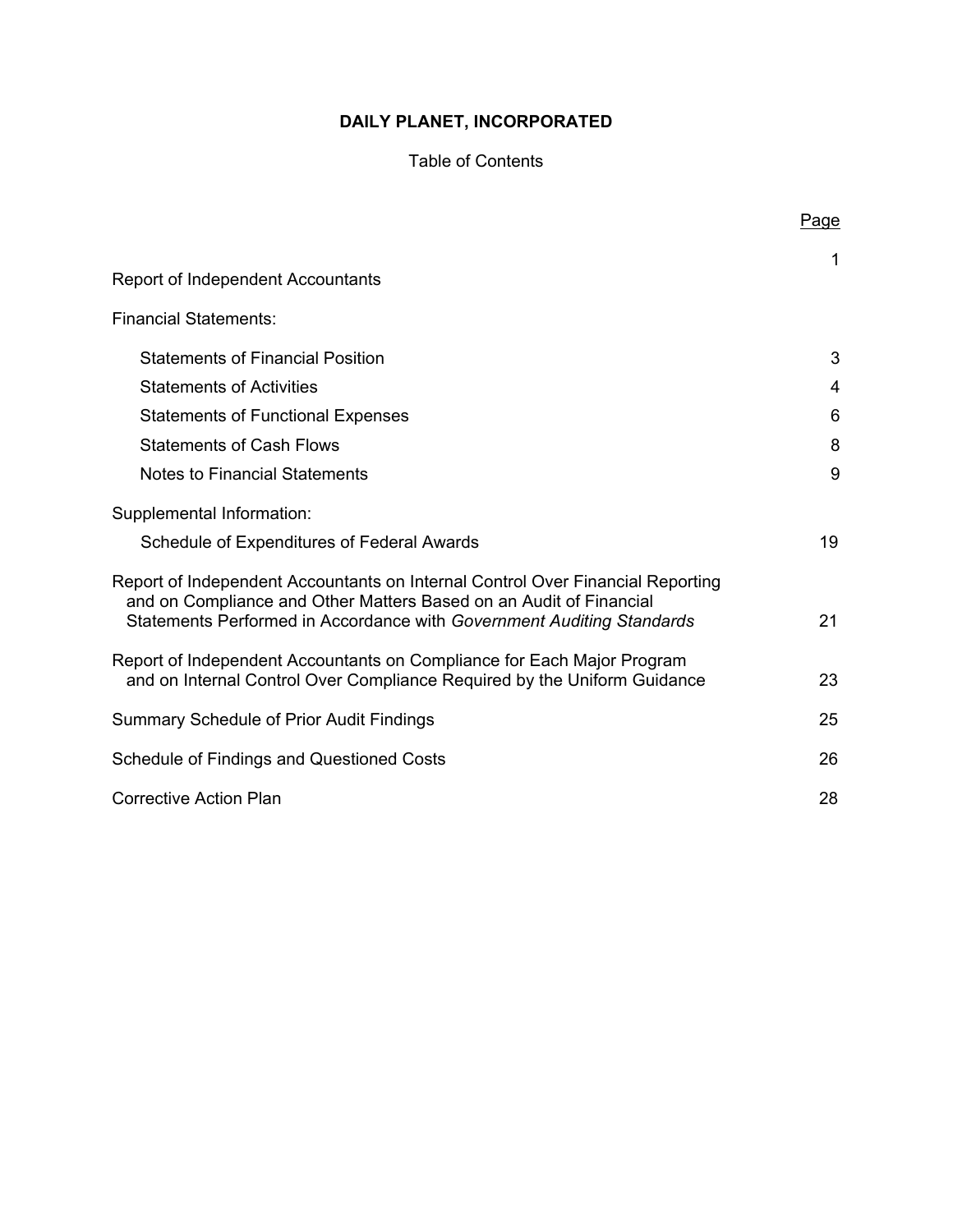

## **REPORT OF INDEPENDENT ACCOUNTANTS**

To the Board of Directors of Daily Planet, Incorporated Richmond, Virginia

#### **Report on the Financial Statements**

We have audited the accompanying financial statements of Daily Planet, Incorporated (the "Organization"), which comprise the statements of financial position as of June 30, 2021 and 2020, and the related statements of activities, functional expenses, and cash flows for the years then ended, and the related notes to the financial statements.

#### **Management's Responsibility for the Financial Statements**

Management is responsible for the preparation and fair presentation of these financial statements in accordance with accounting principles generally accepted in the United States; this includes the design, implementation, and maintenance of internal control relevant to the preparation and fair presentation of financial statements that are free from material misstatement, whether due to fraud or error.

#### **Auditor's Responsibility**

Our responsibility is to express an opinion on these financial statements based on our audits. We conducted our audits in accordance with auditing standards generally accepted in the United States and the standards applicable to financial audits contained in *Government Auditing Standards*, issued by the Comptroller General of the United States. Those standards require that we plan and perform the audits to obtain reasonable assurance about whether the financial statements are free from material misstatement.

An audit involves performing procedures to obtain audit evidence about the amounts and disclosures in the financial statements. The procedures selected depend on the auditor's judgment, including the assessment of the risks of material misstatement of the financial statements, whether due to fraud or error. In making those risk assessments, the auditor considers internal control relevant to the entity's preparation and fair presentation of the financial statements in order to design audit procedures that are appropriate in the circumstances, but not for the purpose of expressing an opinion on the effectiveness of the entity's internal control. Accordingly, we express no such opinion. An audit also includes evaluating the appropriateness of accounting policies used and the reasonableness of significant accounting estimates made by management, as well as evaluating the overall presentation of the financial statements.

We believe that the audit evidence we have obtained is sufficient and appropriate to provide a basis for our audit opinion.

> **Certified Public Accountants & Consultants**  4401 Dominion Boulevard Glen Allen, VA 23060 T:804.747.0000 F:804.747.3632

www.keitercpa.com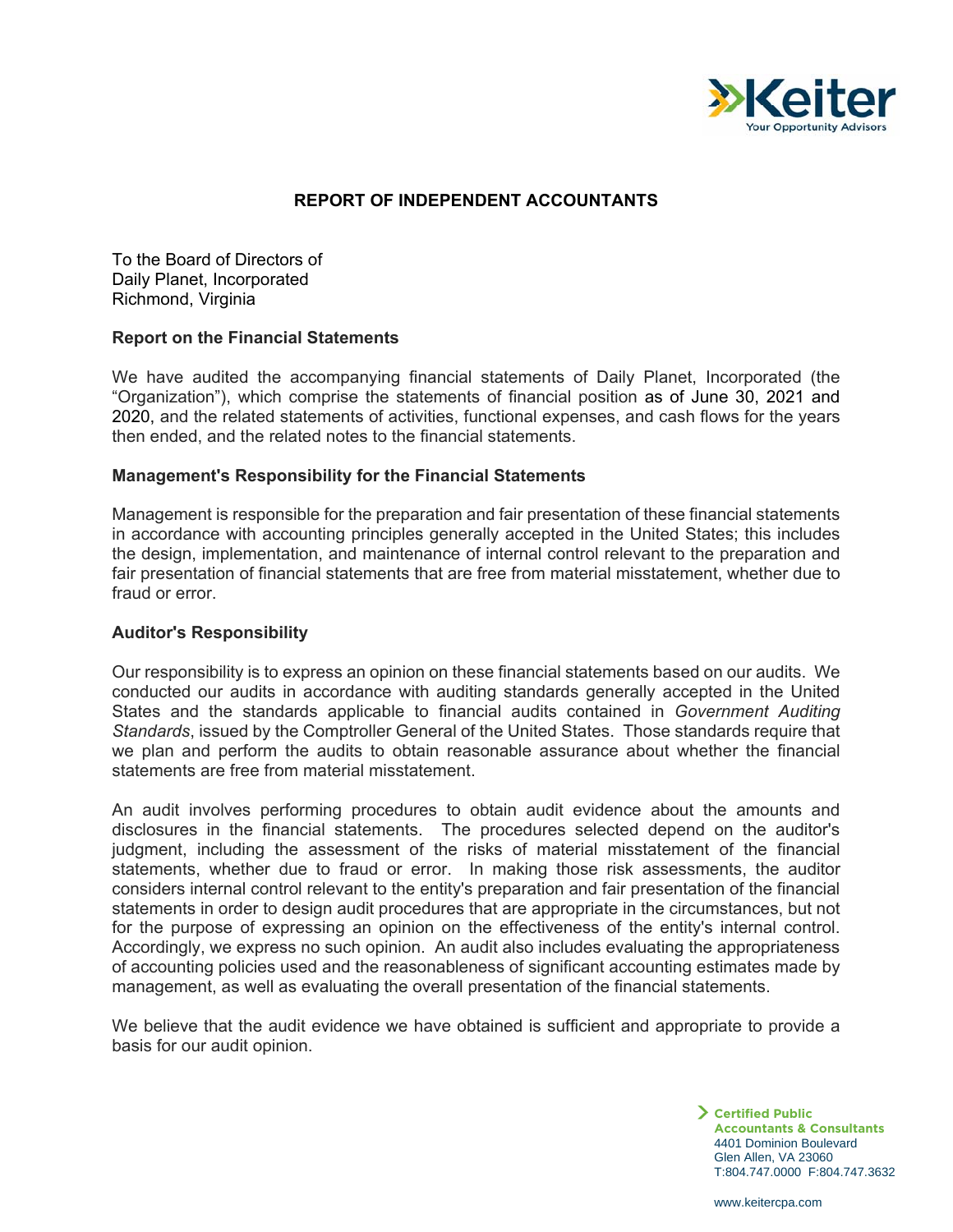## **Opinion**

In our opinion, the financial statements referred to above present fairly, in all material respects. the financial position of Daily Planet, Incorporated as of June 30, 2021 and 2020, and the changes in its net assets and its cash flows for the years then ended in accordance with accounting principles generally accepted in the United States.

### **Supplemental Information**

Our audits were conducted for the purpose of forming an opinion on the financial statements as a whole. The accompanying schedule of expenditures of federal awards, as required by Title 2 U.S. *Code of Federal Regulations* (CFR) Part 200, *Uniform Administrative Requirements, Costs Principles, and Audit Requirements for Federal Awards,* is presented for purposes of additional analysis and is not a required part of the financial statements. Such information is the responsibility of management and was derived from and relates directly to the underlying accounting and other records used to prepare the financial statements. The information has been subjected to the auditing procedures applied in the audits of the financial statements and certain additional procedures, including comparing and reconciling such information directly to the underlying accounting and other records used to prepare the financial statements or to the financial statements themselves, and other additional procedures in accordance with auditing standards generally accepted in the United States. In our opinion, the information is fairly stated, in all material respects, in relation to the financial statements as a whole.

## **Other Reporting Required by** *Government Auditing Standards*

In accordance with *Government Auditing Standards*, we have also issued our report dated November 22, 2021, on our consideration of the Organization's internal control over financial reporting and on our tests of its compliance with certain provisions of laws, regulations, contracts, and grant agreements and other matters. The purpose of that report is to describe the scope of our testing of internal control over financial reporting and compliance and the results of that testing, and not to provide an opinion on internal control over financial reporting or on compliance. That report is an integral part of an audit performed in accordance with *Government Auditing Standards* in considering the Organization's internal control over financial reporting and compliance.

Keiter

November 22, 2021 Glen Allen, Virginia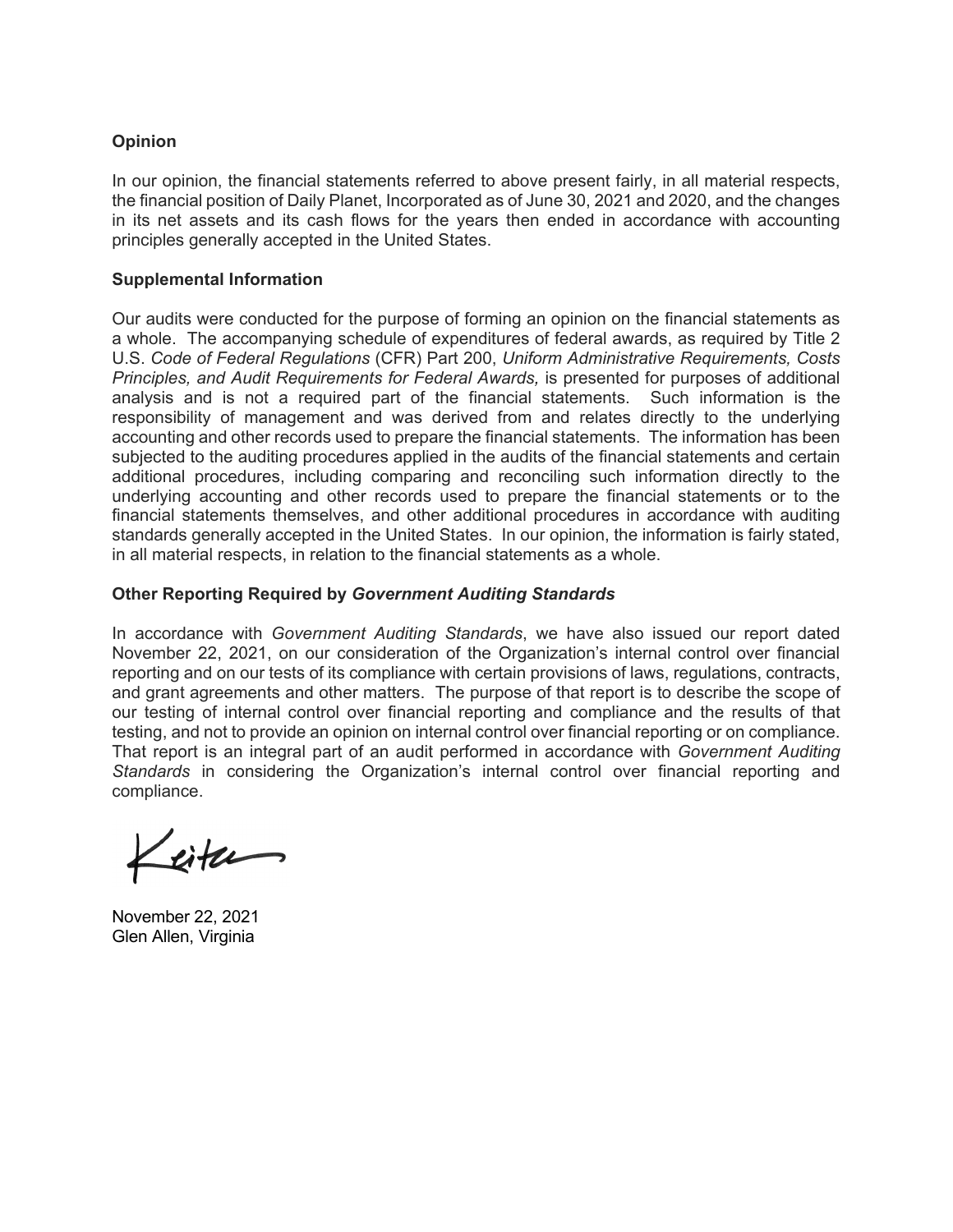## Statements of Financial Position June 30, 2021 and 2020

| Assets                                         | 2021          | 2020            |
|------------------------------------------------|---------------|-----------------|
|                                                |               |                 |
| Assets:                                        |               |                 |
| Cash and cash equivalents                      | \$5,857,305   | \$4,118,071     |
| Patient accounts receivable, net               | 417,628       | 261,898         |
| Other receivables                              | 98,329        | 101,260         |
| United Way Services funding commitment for the |               |                 |
| next fiscal year                               | 16,250        | 16,250          |
| Prepaid expenses                               | 74,668        | 60,612          |
| Property and equipment, net                    | 5,720,559     | 5,430,609       |
| <b>Total assets</b>                            | \$12,184,739  | \$9,988,700     |
| <b>Liabilities and Net Assets</b>              |               |                 |
| Liabilities:                                   |               |                 |
| Accounts payable                               | \$<br>216,870 | 77,019<br>\$    |
| Accrued annual leave                           | 136,297       | 124,602         |
| Unearned income                                | 13,875        |                 |
| <b>Other liabiliites</b>                       | 19,911        | 4,620           |
| Notes payable                                  | 1,592,242     | 1,634,730       |
| Paycheck Protection Program loan payable       |               | 1,024,700       |
| <b>Total liabilities</b>                       | 1,979,195     | 2,865,671       |
| Net assets:                                    |               |                 |
| Without donor restrictions                     | 10,189,294    | 7,106,779       |
| With donor restrictions                        | 16,250        | 16,250          |
| Total net assets                               | 10,205,544    | 7,123,029       |
| Total liabilities and net assets               | \$12,184,739  | \$<br>9,988,700 |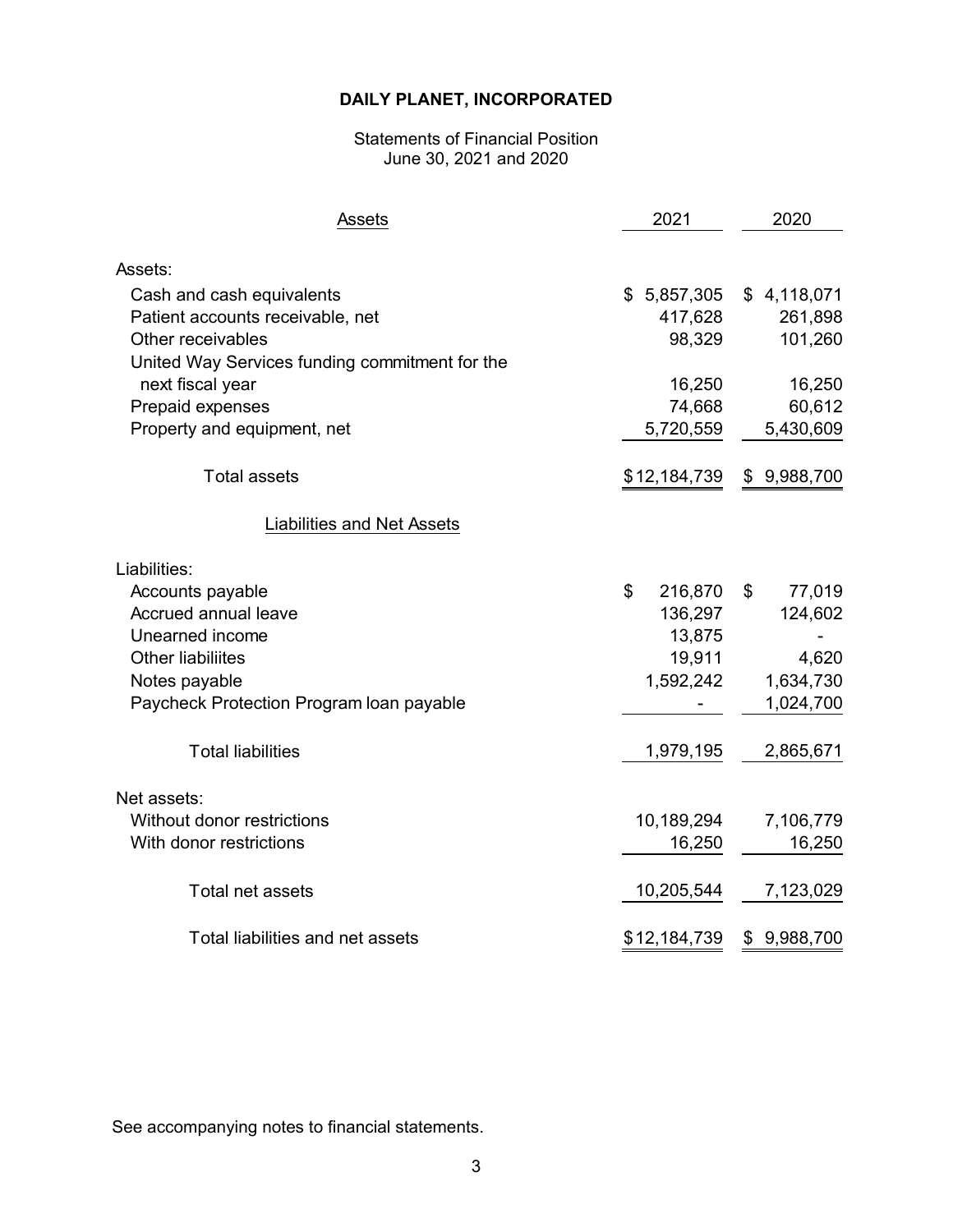## Statement of Activities Year Ended June 30, 2021 with Comparative 2020 Totals

|                                                           | Without             |                   |                 |             |
|-----------------------------------------------------------|---------------------|-------------------|-----------------|-------------|
|                                                           | Donor               | <b>With Donor</b> |                 |             |
|                                                           | <b>Restrictions</b> | Restrictions      | 2021 Total      | 2020 Total  |
| Support and revenue:                                      |                     |                   |                 |             |
| Patient service revenue (net of<br>contractual allowances |                     |                   |                 |             |
| and discounts)                                            | 2,967,026<br>\$     | \$                | 2,967,026<br>\$ | \$2,268,493 |
| Provision for bad debts                                   | (138, 352)          |                   | (138, 352)      | (83, 173)   |
| Net patient service revenue                               | 2,828,674           |                   | 2,828,674       | 2,185,320   |
| Federal government grants                                 | 5,570,620           |                   | 5,570,620       | 4,055,898   |
| Program and contract income                               | 1,916,461           |                   | 1,916,461       | 1,537,982   |
| Contributions                                             | 553,186             |                   | 553,186         | 259,398     |
| United Way allocations                                    | 30,135              | 16,250            | 46,385          | 36,898      |
| In-kind contributions                                     | 30,609              |                   | 30,609          | 105,045     |
| Other grants                                              | 1,122,841           |                   | 1,122,841       | 1,144,487   |
| Gain on PPP loan forgiveness                              | 1,024,700           |                   | 1,024,700       |             |
| Other revenue                                             | 3,637               |                   | 3,637           | 17,387      |
| Total support and revenue                                 | 13,080,863          | 16,250            | 13,097,113      | 9,342,415   |
| Net assets released from restriction                      | 16,250              | (16, 250)         |                 |             |
| Expenses:                                                 |                     |                   |                 |             |
| Program services                                          | 8,543,885           |                   | 8,543,885       | 7,313,924   |
| Support services                                          | 1,470,713           |                   | 1,470,713       | 1,243,201   |
| Total expenses                                            | 10,014,598          |                   | 10,014,598      | 8,557,125   |
| Change in net assets                                      | 3,082,515           |                   | 3,082,515       | 785,290     |
| Net assets, beginning of year                             | 7,106,779           | 16,250            | 7,123,029       | 6,337,739   |
| Net assets, end of year                                   | \$10,189,294        | 16,250<br>\$      | \$10,205,544    | \$7,123,029 |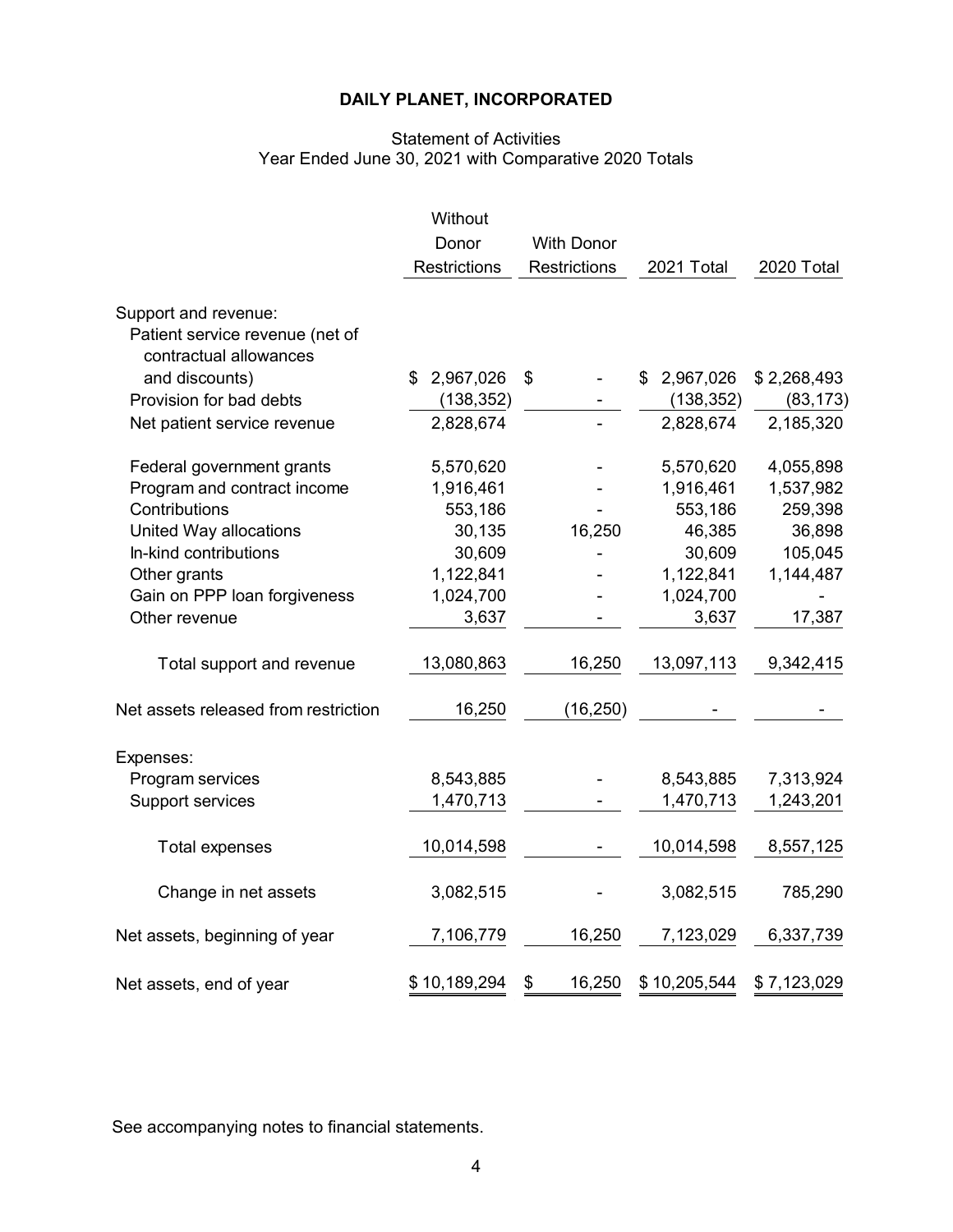## Statement of Activities Year Ended June 30, 2020

|                                                           | Without             |                     |                 |  |  |
|-----------------------------------------------------------|---------------------|---------------------|-----------------|--|--|
|                                                           | Donor               | <b>With Donor</b>   |                 |  |  |
|                                                           | <b>Restrictions</b> | <b>Restrictions</b> | Total           |  |  |
| Support and revenue:                                      |                     |                     |                 |  |  |
| Patient service revenue (net of<br>contractual allowances |                     |                     |                 |  |  |
| and discounts)                                            | \$<br>2,268,493     | \$                  | 2,268,493<br>\$ |  |  |
| Provision for bad debts                                   | (83, 173)           |                     | (83, 173)       |  |  |
| Net patient service revenue                               | 2,185,320           |                     | 2,185,320       |  |  |
| Federal government grants                                 | 4,055,898           |                     | 4,055,898       |  |  |
| Program and contract income                               | 1,537,982           |                     | 1,537,982       |  |  |
| Contributions                                             | 259,398             |                     | 259,398         |  |  |
| United Way allocations                                    | 20,648              | 16,250              | 36,898          |  |  |
| In-kind contributions                                     | 105,045             |                     | 105,045         |  |  |
| Other grants                                              | 1,144,487           |                     | 1,144,487       |  |  |
| Other revenue                                             | 17,387              |                     | 17,387          |  |  |
| Total support and revenue                                 | 9,326,165           | 16,250              | 9,342,415       |  |  |
| Net assets released from restriction                      | 22,000              | (22,000)            |                 |  |  |
| Expenses:                                                 |                     |                     |                 |  |  |
| Program services                                          | 7,313,924           |                     | 7,313,924       |  |  |
| <b>Support services</b>                                   | 1,243,201           |                     | 1,243,201       |  |  |
| <b>Total expenses</b>                                     | 8,557,125           |                     | 8,557,125       |  |  |
| Change in net assets                                      | 791,040             | (5,750)             | 785,290         |  |  |
| Net assets, beginning of year                             | 6,315,739           | 22,000              | 6,337,739       |  |  |
| Net assets, end of year                                   | 7,106,779           | 16,250<br>\$        | \$<br>7,123,029 |  |  |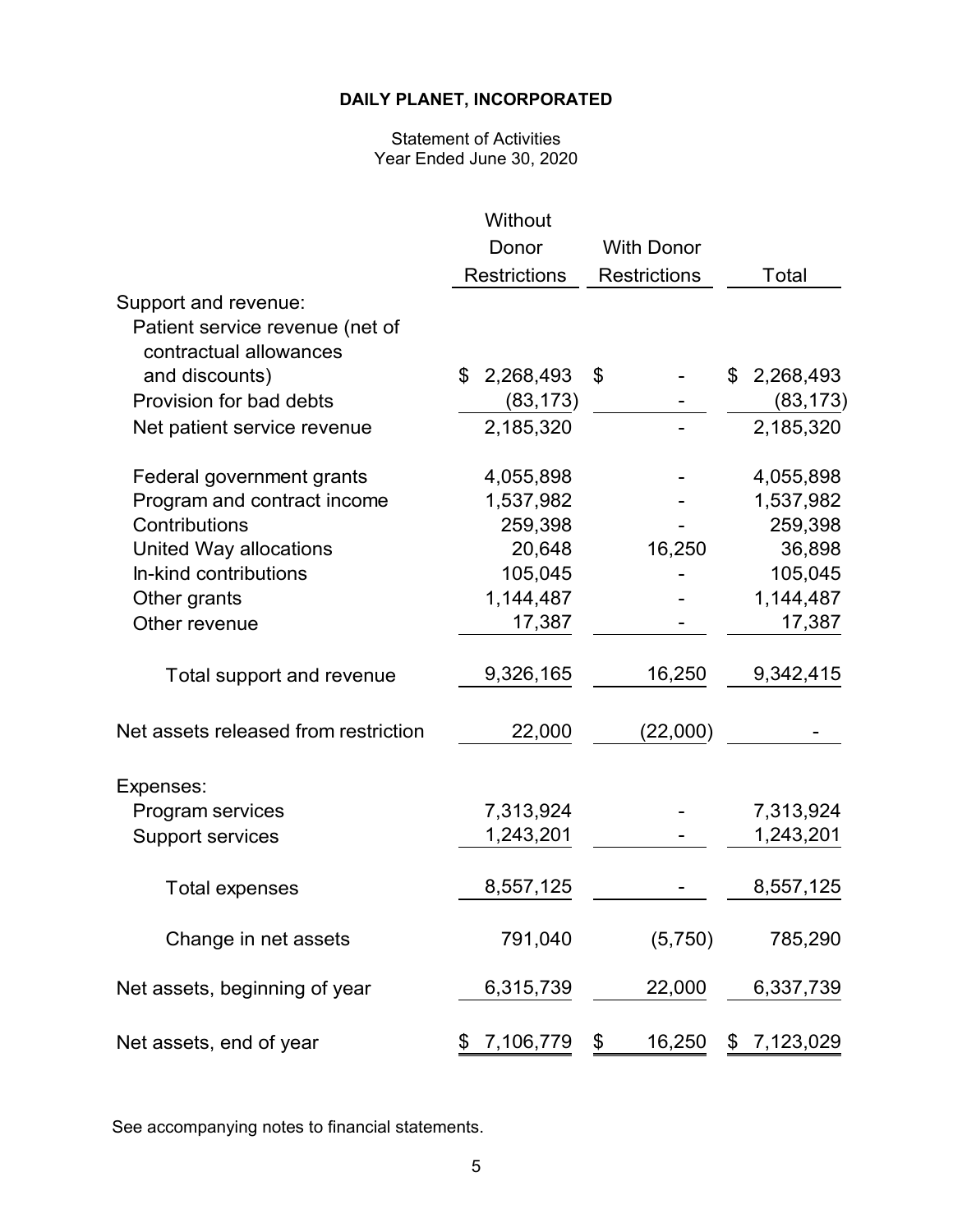## Statement of Functional Expenses Year Ended June 30, 2021 with Comparative 2020 Totals

|                                       |                 |                | Program Services |                      |                 | <b>Support Services</b> |                 |                       |                 |
|---------------------------------------|-----------------|----------------|------------------|----------------------|-----------------|-------------------------|-----------------|-----------------------|-----------------|
|                                       |                 |                |                  | <b>Total Program</b> |                 |                         |                 | 2020 Total            |                 |
|                                       | Public Health   | Safe Haven     | Respite          | Services             | Administrative  | Fundraising             | Services        | <b>Total Expenses</b> | Expenses        |
| Salaries                              | 4,686,456<br>\$ | 202,881<br>-\$ | 461,163 \$<br>\$ | 5,350,500 \$         | 900,877 \$      |                         | 900,877<br>\$   | \$<br>6,251,377 \$    | 5,471,979       |
| Employee health and                   |                 |                |                  |                      |                 |                         |                 |                       |                 |
| retirement benefits                   | 457,822         | 20,267         | 33,456           | 511,545              | 56,079          | 6,161                   | 62,240          | 573,785               | 528,922         |
| Payroll taxes and workers             |                 |                |                  |                      |                 |                         |                 |                       |                 |
| compensation insurance                | 343,936         | 17,001         | 35,987           | 396,924              | 72,215          | 197                     | 72,412          | 469,336               | 398,915         |
| Total staff compensation              | 5,488,214       | 240,149        | 530,606          | 6,258,969            | 1,029,171       | 6,358                   | 1,035,529       | 7,294,498             | 6,399,816       |
| Education and training                | 35,132          | 1,452          | 2,942            | 39,526               | 3,870           | 1,326                   | 5,196           | 44,722                | 23,849          |
| General and program supplies          | 212,822         | 11,426         | 15,739           | 239,987              | 14,465          | 7,571                   | 22,036          | 262,023               | 314,858         |
| In-kind expenses                      |                 |                |                  |                      | 30,609          |                         | 30,609          | 30,609                | 105,045         |
| Insurance                             | 49,714          | $\blacksquare$ | 5,228            | 54,942               | 13,657          | 3,267                   | 16,924          | 71,866                | 96,911          |
| Interest                              | 52,148          | 1,186          |                  | 53,334               | 4,314           |                         | 4,314           | 57,648                | 26,632          |
| Janitorial services                   | 31,105          | 2,100          | 24,155           | 57,360               | 231             | 354                     | 585             | 57,945                | 35,388          |
| Miscellaneous                         | 76,967          | 6,564          | 6,301            | 89,832               | 8,663           | 3,479                   | 12,142          | 101,974               | 69,209          |
| Postage                               | 2,574           | 166            | 227              | 2,967                | 276             | 170                     | 446             | 3,413                 | 5,670           |
| Professional fees and                 |                 |                |                  |                      |                 |                         |                 |                       |                 |
| contract services                     | 577,743         | 41,662         | 57,728           | 677,133              | 110,670         | 34,742                  | 145,412         | 822,545               | 752,885         |
| Promotional and advertising           | 22,855          | 1,890          | 2,787            | 27,532               | 11,946          | 1,588                   | 13,534          | 41,066                | 21,006          |
| Rental expense                        | 10,048          | 8,026          | 1,061            | 19,135               | 1,381           | 663                     | 2,044           | 21,179                | 22,641          |
| Repairs and maintenance               | 102,174         | 25,052         | 20,185           | 147,411              | 1,053           | 3,959                   | 5,012           | 152,423               | 112,462         |
| Specific assistance to                |                 |                |                  |                      |                 |                         |                 |                       |                 |
| individuals                           | 428,428         | 44,620         | 50,536           | 523,584              | 116,955         | 23,578                  | 140,533         | 664,117               | 187,450         |
| Telephone expense                     | 79,079          | 10,279         | 9,165            | 98,523               | 9,507           | 5,278                   | 14,785          | 113,308               | 92,568          |
| Travel and transportation             | 3,803           | 531            | 425              | 4,759                | 687             | 266                     | 953             | 5,712                 | 12,501          |
| <b>Utilities</b>                      | 56,531          | 18,682         | 10,368           | 85,581               | 937             | 1,899                   | 2,836           | 88,417                | 83,298          |
| Total expenses before<br>depreciation | 7,229,337       | 413,785        | 737,453          | 8,380,575            | 1,358,392       | 94,498                  | 1,452,890       | 9,833,465             | 8,362,189       |
| Depreciation                          | 130,832         | 32,091         | 387              | 163,310              | 17,823          |                         | 17,823          | 181,133               | 194,936         |
| Total expenses                        | 7,360,169<br>\$ | 445,876<br>-\$ | \$737,840        | 8,543,885<br>\$      | 1,376,215<br>\$ | 94,498<br>\$            | 1,470,713<br>\$ | \$<br>10,014,598      | 8,557,125<br>\$ |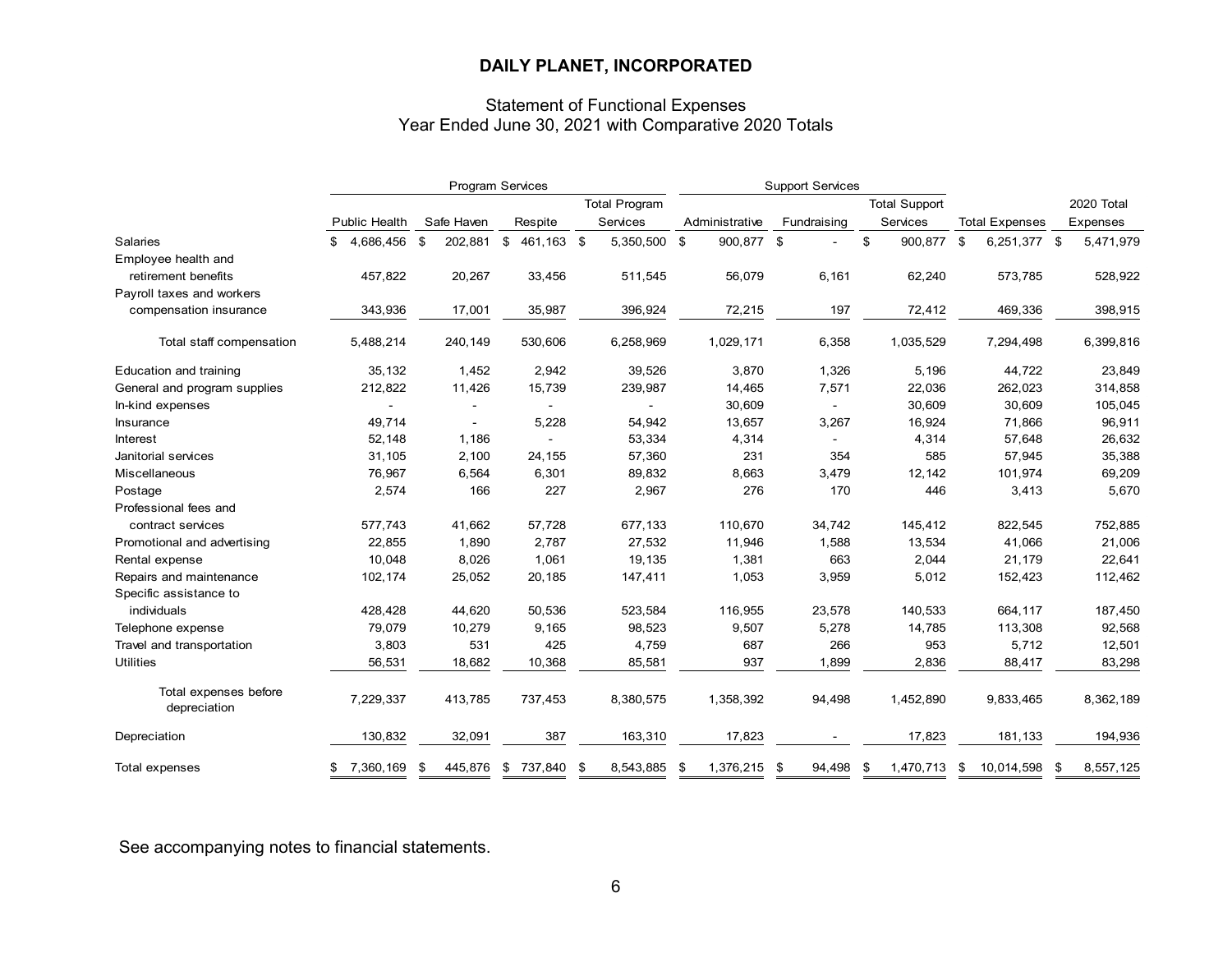#### Statement of Functional Expenses Year Ended June 30, 2020

|                                       | <b>Program Services</b> |       |               |    |            |    | <b>Support Services</b> |    |                |    |             |    |                      |    |                 |
|---------------------------------------|-------------------------|-------|---------------|----|------------|----|-------------------------|----|----------------|----|-------------|----|----------------------|----|-----------------|
|                                       |                         |       |               |    |            |    | <b>Total Program</b>    |    |                |    |             |    | <b>Total Support</b> |    | Total           |
|                                       | <b>Public Health</b>    |       | Safe Haven    |    | Respite    |    | Services                |    | Administrative |    | Fundraising |    | Services             |    | <b>Expenses</b> |
| Salaries                              | 4,118,335<br>\$         |       | 213,101<br>\$ | \$ | 360,141 \$ |    | 4,691,577 \$            |    | 707,107 \$     |    | 73,295 \$   |    | 780,402              | \$ | 5,471,979       |
| Employee health and                   |                         |       |               |    |            |    |                         |    |                |    |             |    |                      |    |                 |
| retirement benefits                   | 394,776                 |       | 26,113        |    | 30,768     |    | 451,657                 |    | 72,128         |    | 5,137       |    | 77,265               |    | 528,922         |
| Payroll taxes and workers             |                         |       |               |    |            |    |                         |    |                |    |             |    |                      |    |                 |
| compensation insurance                | 302,306                 |       | 17,501        |    | 28,095     |    | 347,902                 |    | 45,710         |    | 5,303       |    | 51,013               |    | 398,915         |
| Total staff compensation              | 4,815,417               |       | 256,715       |    | 419,004    |    | 5,491,136               |    | 824,945        |    | 83,735      |    | 908,680              |    | 6,399,816       |
| <b>Education and training</b>         | 17,131                  |       | 499           |    | 821        |    | 18,451                  |    | 5,017          |    | 381         |    | 5,398                |    | 23,849          |
| General and program supplies          | 265,895                 |       | 14,064        |    | 15,869     |    | 295,828                 |    | 11,227         |    | 7,803       |    | 19,030               |    | 314,858         |
| In-kind expenses                      | 69,716                  |       |               |    |            |    | 69,716                  |    | 35,329         |    | Ξ.          |    | 35,329               |    | 105,045         |
| Insurance                             | 60,285                  |       | 12,214        |    | 6,953      |    | 79,452                  |    | 13,114         |    | 4,345       |    | 17,459               |    | 96,911          |
| Interest                              | 17,686                  |       | 7,363         |    | 17         |    | 25,066                  |    | 1,561          |    | 5           |    | 1,566                |    | 26,632          |
| Janitorial services                   | 29,676                  |       | 814           |    | 3,474      |    | 33,964                  |    | 60             |    | 1,364       |    | 1,424                |    | 35,388          |
| Miscellaneous                         | 59,206                  |       | 1,888         |    | 1,890      |    | 62,984                  |    | 3,838          |    | 2,387       |    | 6,225                |    | 69,209          |
| Postage                               |                         | 3,915 | 436           |    | 420        |    | 4,771                   |    | 616            |    | 283         |    | 899                  |    | 5,670           |
| Professional fees and                 |                         |       |               |    |            |    |                         |    |                |    |             |    |                      |    |                 |
| contract services                     | 545,442                 |       | 34,188        |    | 31,473     |    | 611,103                 |    | 120,637        |    | 21,145      |    | 141,782              |    | 752,885         |
| Promotional and advertising           | 15,137                  |       | 1,514         |    | 1,315      |    | 17,966                  |    | 2,186          |    | 854         |    | 3,040                |    | 21,006          |
| Rental expense                        | 15,120                  |       | 6,384         |    | 161        |    | 21,665                  |    | 216            |    | 760         |    | 976                  |    | 22,641          |
| Repairs and maintenance               | 74,253                  |       | 16,900        |    | 15,804     |    | 106,957                 |    | 2,205          |    | 3,300       |    | 5,505                |    | 112,462         |
| Specific assistance to                |                         |       |               |    |            |    |                         |    |                |    |             |    |                      |    |                 |
| individuals                           | 144,675                 |       | 17,006        |    | 6,233      |    | 167,914                 |    | 17,943         |    | 1,593       |    | 19,536               |    | 187,450         |
| Telephone expense                     | 65,437                  |       | 8,537         |    | 8,748      |    | 82,722                  |    | 4,871          |    | 4,975       |    | 9,846                |    | 92,568          |
| Travel and transportation             | 8,195                   |       | 689           |    | 572        |    | 9,456                   |    | 2,586          |    | 459         |    | 3,045                |    | 12,501          |
| <b>Utilities</b>                      | 45,659                  |       | 22,529        |    | 13,080     |    | 81,268                  |    | 314            |    | 1,716       |    | 2,030                |    | 83,298          |
| Total expenses before<br>depreciation | 6,252,845               |       | 401,740       |    | 525,834    |    | 7,180,419               |    | 1.046.665      |    | 135,105     |    | 1,181,770            |    | 8,362,189       |
| Depreciation                          | 101,000                 |       | 32,119        |    | 386        |    | 133,505                 |    | 61,431         |    |             |    | 61,431               |    | 194,936         |
| Total expenses                        | 6,353,845<br>\$         |       | 433,859<br>\$ | \$ | 526,220    | \$ | 7,313,924               | \$ | 1,108,096      | \$ | 135,105     | \$ | 1,243,201            | \$ | 8,557,125       |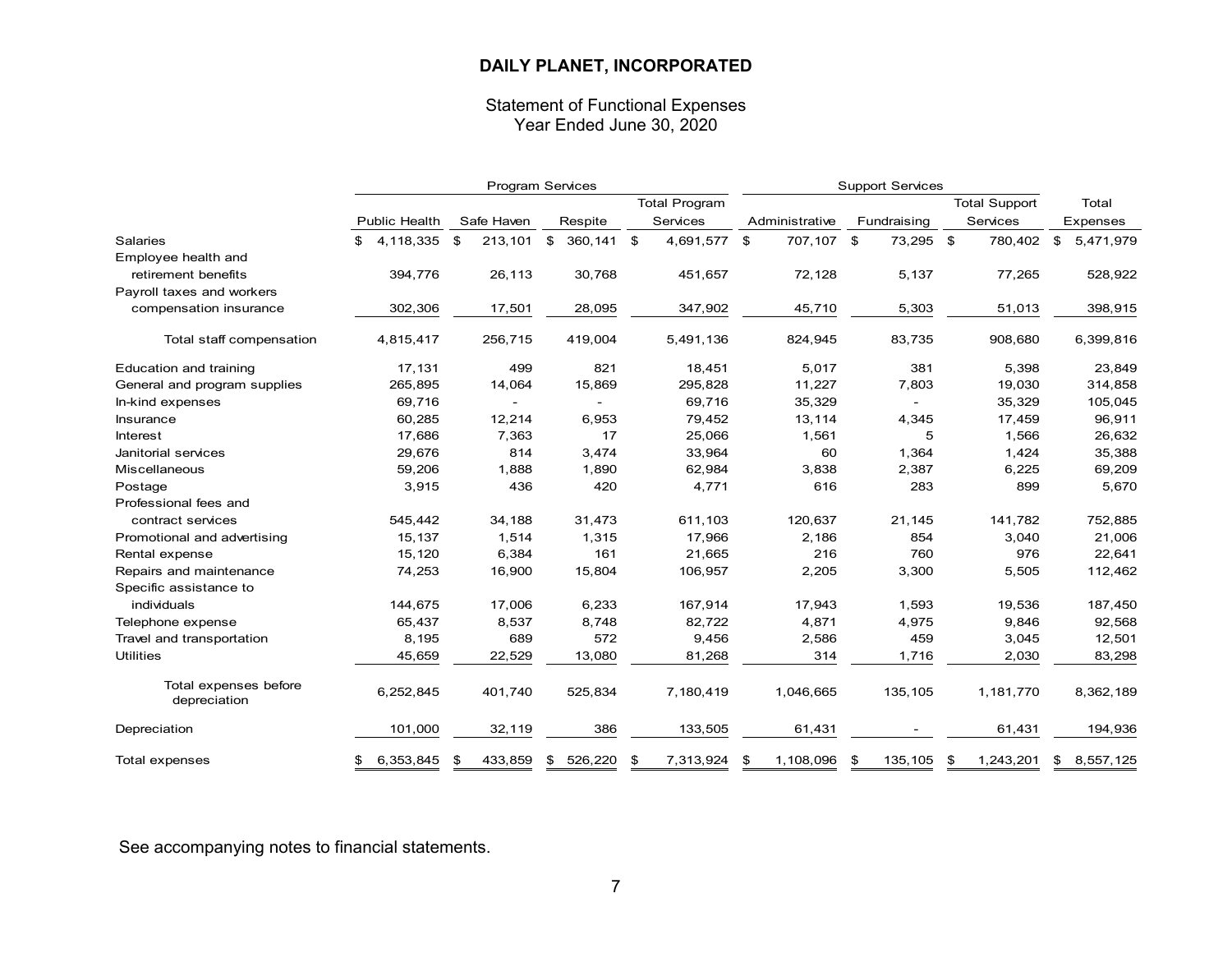## Statements of Cash Flows Years Ended June 30, 2021 and 2020

|                                                                                                      | 2021                               | 2020            |
|------------------------------------------------------------------------------------------------------|------------------------------------|-----------------|
| Cash flows from operating activities:                                                                |                                    |                 |
| Change in net assets                                                                                 | 3,082,515                          | \$<br>785,290   |
| Adjustments to reconcile change in net assets to net cash                                            |                                    |                 |
| from operating activities:                                                                           |                                    |                 |
| Depreciation                                                                                         | 181,133                            | 194,936         |
| Amortization of deferred financing costs                                                             | 2,545                              | 848             |
| Gain on Paycheck Protection Program loan forgiveness<br>Changes in operating assets and liabilities: | (1,024,700)                        |                 |
| Patient accounts receivable, net                                                                     | (155, 730)                         | (85, 547)       |
| Other receivables                                                                                    | 2,931                              | 602,788         |
| Prepaid expenses                                                                                     | (14,056)                           | (15, 971)       |
| Accounts payable and accrued expenses                                                                | 151,546                            | (7,079)         |
| Unearned income                                                                                      | 13,875                             |                 |
| <b>Other liabilities</b>                                                                             | 15,291                             | 4,620           |
| Net cash provided by operating activities                                                            | 2,255,350                          | 1,479,885       |
| Cash flows from investing activities:                                                                |                                    |                 |
| Purchase of property and equipment                                                                   | (471, 083)                         | (314, 316)      |
| Redemption of certificates of deposit                                                                |                                    | 267,877         |
| Net cash used in investing activities                                                                | (471,083)                          | (46, 439)       |
| Cash flows from financing activities:                                                                |                                    |                 |
| Payments of deferred financing costs                                                                 |                                    | (38, 177)       |
| Proceeds from Paycheck Protection Program loan payable                                               |                                    | 1,024,700       |
| Payments on notes payable                                                                            | (45,033)                           | (32, 042)       |
| Net cash (used in) provided by financing activities                                                  | (45,033)                           | 954,481         |
| Change in cash and cash equivalents                                                                  | 1,739,234                          | 2,387,927       |
|                                                                                                      | 4,118,071                          | 1,730,144       |
| Cash and cash equivalents, beginning of year                                                         |                                    |                 |
| Cash and cash equivalents, end of year                                                               | 5,857,305                          | \$4,118,071     |
| Supplemental disclosure of cash flow information:                                                    |                                    |                 |
| Cash paid for interest                                                                               | $\overline{\mathcal{F}}$<br>55,103 | \$<br>26,632    |
| Noncash investing and financing transactions:                                                        |                                    |                 |
| Purchase of property and equipment through note payable                                              | \$                                 | 1,453,500<br>\$ |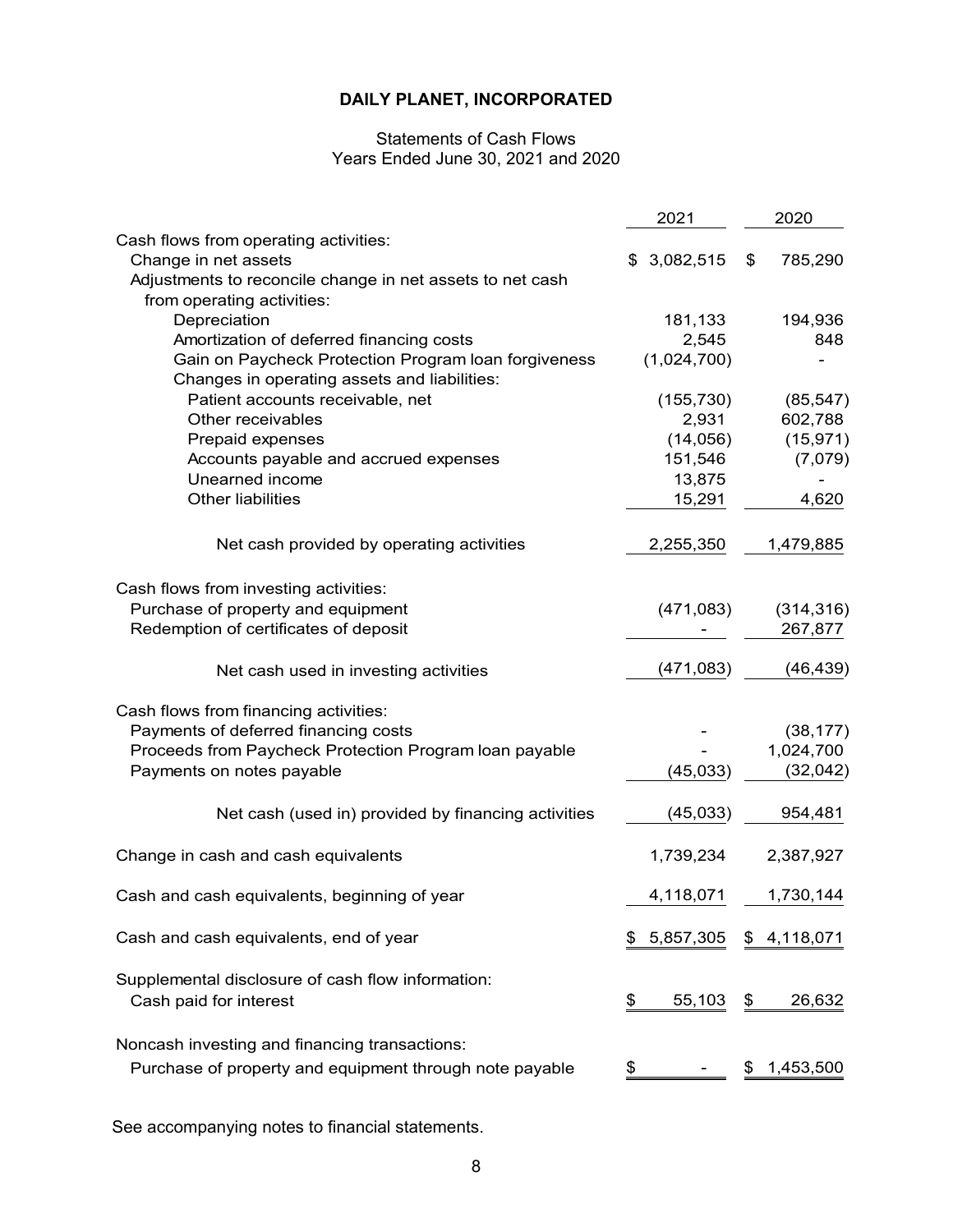Notes to Financial Statements

#### **1. Summary of Significant Accounting Policies:**

**Description of Organization:** The Daily Planet, Incorporated (the "Organization") is a nonprofit corporation exempt from federal income tax under the provisions of Section 501(c)(3) of the Internal Revenue Code. It was organized as a rehabilitative service agency to provide services and treatment which will strengthen and enrich the lives of people, primarily those that are homeless, with mental health-related disabilities to function meaningfully in society. The Organization is supported primarily through contributions and governmental grants.

**Basis of Presentation:** The accompanying financial statements have been prepared on the accrual basis of accounting in accordance with accounting principles generally accepted in the United States ("GAAP") as determined by the Financial Accounting Standards Board ("FASB") Accounting Standards Codification ("ASC"). GAAP requires the Organization to report information regarding its financial position and activities according to two classes of net assets: with donor restrictions and without donor restrictions.

Net assets without donor restrictions include unrestricted and board designated funds. The unrestricted and board designated funds include revenue and expenses used currently for general operations and programs of the Organization. There were no board designated net assets at June 30, 2021 and 2020.

Net assets with donor restrictions include contributions and grants restricted by donor designation and interest earned on restricted net assets and is reported as increases in net assets with donor restrictions. When a restriction expires, either with the passage of time or by actions of the Organization, net assets with donor restrictions are released and reclassified to net assets without donor restrictions. If the contribution and activity occur in the same year, the revenue is recorded as net assets without donor restrictions. Net assets with donor restrictions at June 30, 2021, consist of a United Way Services' funding commitment of \$16,250 received for the 2022 fiscal year. Net assets with donor restrictions at June 30, 2020, consisted of a United Way Services' funding commitment of \$16,250 received for the 2021 fiscal year.

**Cash and Cash Equivalents:** For the purpose of reporting the statements of cash flows, the Organization includes all cash accounts, which are not subject to withdrawal restrictions or penalties, and all highly liquid debt instruments purchased with a maturity of three months or less as cash and cash equivalents on the accompanying statements of financial position. The Organization had cash balances in a financial institution that exceeded federal depository insurance limits.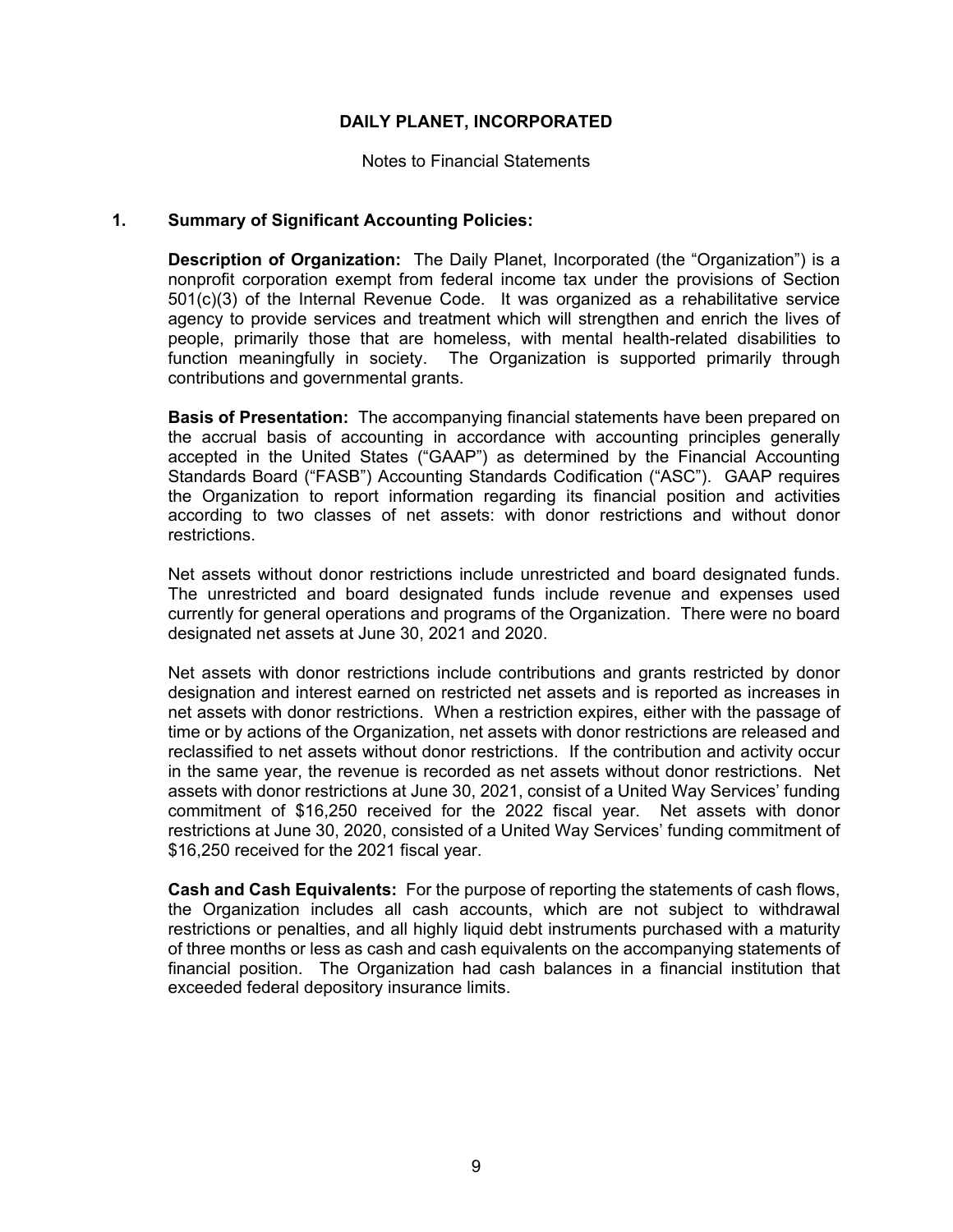Notes to Financial Statements, Continued

#### **1. Summary of Significant Accounting Policies, Continued:**

**Property and Equipment:** Acquisitions of property and equipment are recorded at cost. Depreciation of property and equipment is computed using the straight-line method over the estimated useful lives of the respective assets. Estimated useful lives are 5 to 10 years for furniture and equipment, 3 to 10 years for software, 10 years for vehicles and 5 to 40 years for buildings and improvements. The costs of major improvements are capitalized, while the costs of maintenance and repairs, which do not improve or extend the lives of the respective assets, are expensed currently.

**Deferred Financing Costs:** Deferred financing costs totaling \$38,177 incurred in connection with securing a note payable were capitalized and are being amortized over the fifteen year term of the note (see Note 4). Accumulated amortization totaled \$3,393 at June 30, 2021 and \$848 at June 30, 2020. Amortization recorded as interest expense totaled \$2,545 for 2021 and \$848 for 2020. Estimated future amortization recorded for 2022 through 2026 is expected to be \$2,545 per year, and \$22,059 thereafter.

The Organization accounts for deferred financing costs in accordance with Accounting Standards Update 2015-03, which requires the Organization to present deferred financing costs related to a recognized debt liability as a direct deduction from the carrying amount of that debt liability, consistent with debt discounts. As a result, unamortized deferred financing costs of \$34,784 as of June 30, 2021, have been included as a deduction of the notes payable in the statements of financial position.

**Revenue Recognition:** During 2014, the FASB issued a new standard for revenue recognition, Accounting Standards Update ("ASU") 2014-09, which has been incorporated into FASB guidance as ASC 606. The standard defines a process for evaluating revenue recognition including 1) identify the contract, 2) identify separate performance obligations, 3) determine the transaction price, 4) allocate the transaction price to the performance obligations, and 5) recognize revenue when (or as) the Organization satisfies a performance obligation. One of the key concepts in the standard is that revenue should be recognized when a customer has control over a good or service. The standard also requires an entity to enhance revenue recognition disclosures in the accounting policy footnote including both quantitative and qualitative information, significant judgments involved in the process, and the amount and timing of remaining performance obligations. The Organization has adopted the standard as of July 1, 2020 under the modified retrospective method. The adoption of ASC 606 did not have a material impact on the Organization's beginning net assets or revenue for 2021.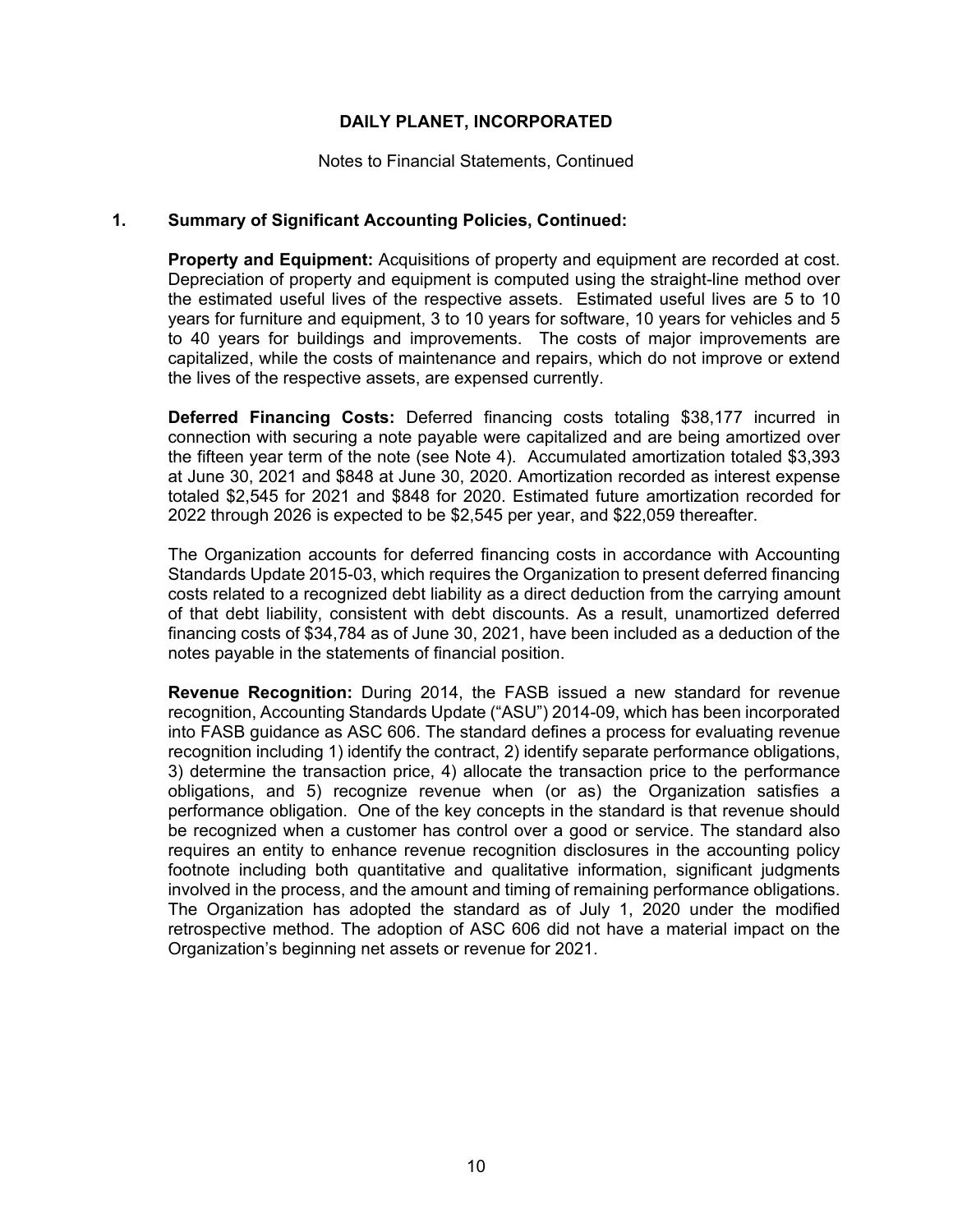Notes to Financial Statements, Continued

#### **1. Summary of Significant Accounting Policies, Continued:**

#### **Revenue Recognition, Continued:**

The Organization reports net patient service revenue at the estimated net realizable amounts from patients, third-party payors and others for services rendered. The performance obligation for the Organization is providing healthcare and treatment services, with revenue being recognized at the point in time when this is satisified. Patient service revenue, net of contractual allowances and discounts, is reduced by the provision for bad debts, and net patient accounts receivable are reduced by an allowance for contractual adjustments and uncollectible accounts. These amounts are based primarily on management's assessment of historical and expected write-offs and net collections, along with the aging status for each major payor source. Management regularly reviews data about these major payor sources of revenue in evaluating the sufficiency of the allowance for uncollectible accounts. The estimated allowance was \$339,609 at June 30, 2021, and \$192,551 at June 30, 2020. After reasonable collections efforts have been exhausted in accordance with the Organization's policies, patient accounts receivable are written off.

The Organization provides care to patients regardless of their ability to pay. The Organization established a sliding fee schedule for discounted services, up to 100%, based on the patient income and Federal Poverty Level guidelines. The associated discounts based on the sliding fee are not reported as net patient service revenues.

A contract asset is the Organization's right to consideration in exchange for goods or services the Organization has transferred to a patient. Contract liabilities represent consideration received from a patient before the Organization has transferred a good or service to the patient. There were no contract assets as of June 30, 2021 and 2020. Contract liabilities include unearned income which amounted to \$13,875 at June 30, 2021. There were no contract liabilities at June 30, 2020.

**Deferred Revenue:** All revenue received in advance for services to be provided subsequent to year-end is deferred revenue and recognized in the year the service is provided.

**Income Taxes:** The Organization is exempt from federal income taxes under Section 501(c)(3) of the Internal Revenue Code and is not classified as a private foundation. The Organization is subject to tax on any unrelated business income that it may generate. The Organization did not have any activities resulting in unrelated business income during 2021 and 2020.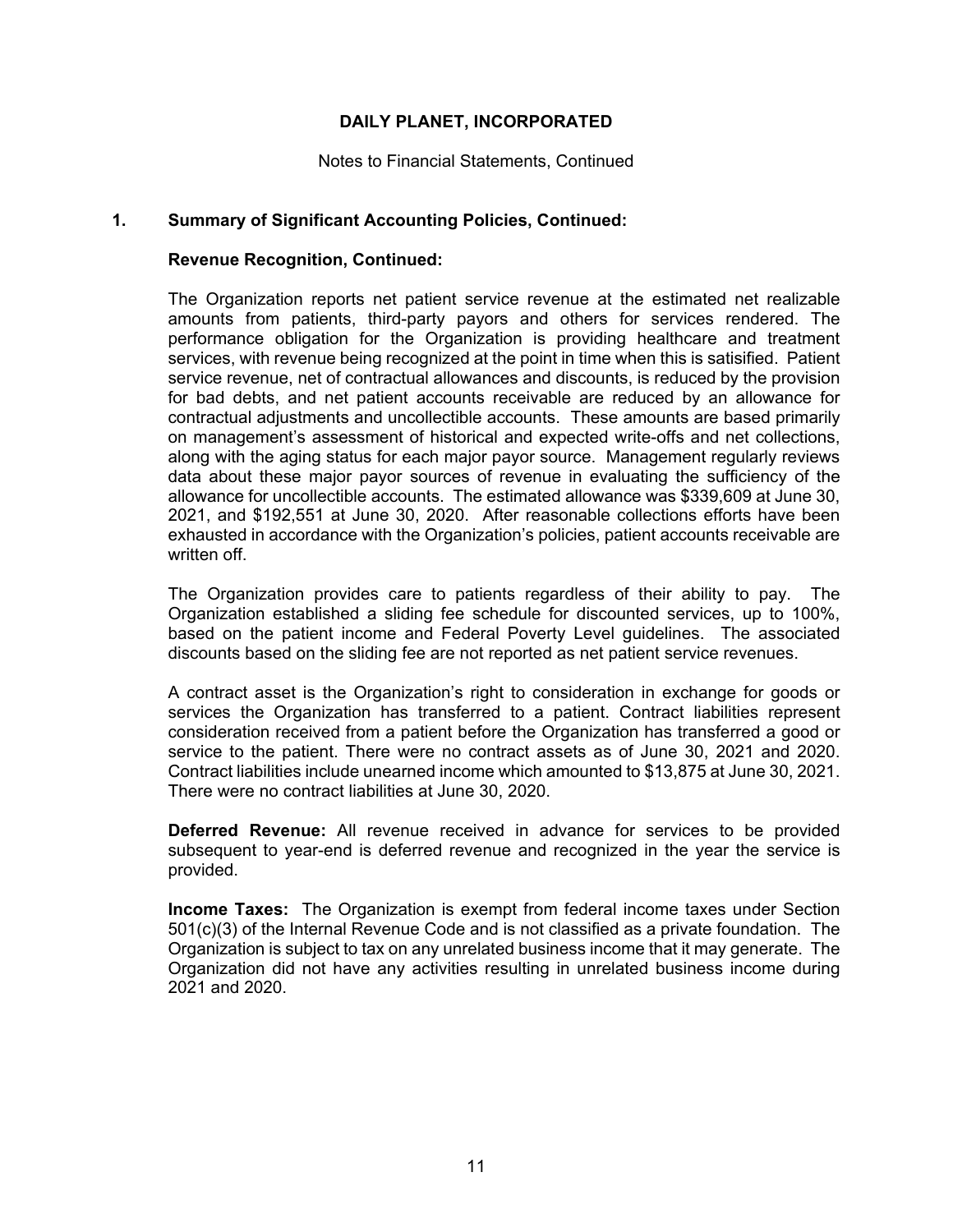Notes to Financial Statements, Continued

#### **1. Summary of Significant Accounting Policies, Continued:**

**Income Tax Uncertainties:** The Organization follows FASB guidance for how uncertain tax positions should be recognized, measured, disclosed and presented in the financial statements. This requires the evaluation of tax positions taken or expected to be taken in the course of preparing the Organization's tax returns to determine whether the tax positions are "more-likely-than-not" of being sustained "when challenged" or "when examined" by the applicable tax authority. Tax positions not deemed to meet the morelikely-than-not threshold would be recorded as a tax expense and liability in the current year. Management evaluated the Organization's tax positions and concluded that the Organization had taken no uncertain tax positions that require adjustment to the financial statements to comply with the provisions of this guidance. The Organization is not currently under audit by any tax jurisdiction.

**Gifts and Grants:** The Organization reports gifts of cash and other assets as donorrestricted support if they are received with donor stipulations that limit the use of the donated assets. When a donor restriction expires, that is, when a stipulated time restriction ends or purpose restriction is accomplished, net assets with donor restrictions are reclassified to net assets without donor restrictions and reported in the statements of activities as net assets released from restrictions. Contributions that are restricted by the donor are reported as increases in net assets without donor restrictions if the donor restrictions expire or are met in the fiscal year in which the contributions are recognized.

**Grants and Contributions Receivable:** Under FASB guidance for accounting for contributions received, contributions are recognized when the donor makes a promise to give the Organization that is, in substance, unconditional. If the unconditional promise to give is to occur over several fiscal periods, the assets will be measured at their present value. At June 30, 2021 and 2020, there were no unconditional promises to give.

In addition, the Organization has recorded receivables from United Way in the amount of \$16,250 in 2021 and \$16,250 in 2020.

**In-kind Contributions:** Contributions of donated services that create or enhance nonfinancial assets or that require specialized skills, are provided by individuals possessing those skills, and of a type that would typically be purchased if not provided by donation, are recorded at their fair values in the period received. A number of unpaid volunteers who serve in various capacities have made significant contributions of their time in the furtherance of the Organization's programs. The value of this contributed time is not reflected in these statements because the criteria for the recognition under ASC 958 have not been satisfied. Contributions of donated noncash assets are recorded at their fair market values in the period received. The amount recorded as in-kind contributions for medical lab testing, clothing, toiletries, and other disposable items equaled \$30,609 for 2021 and \$105,045 for 2020.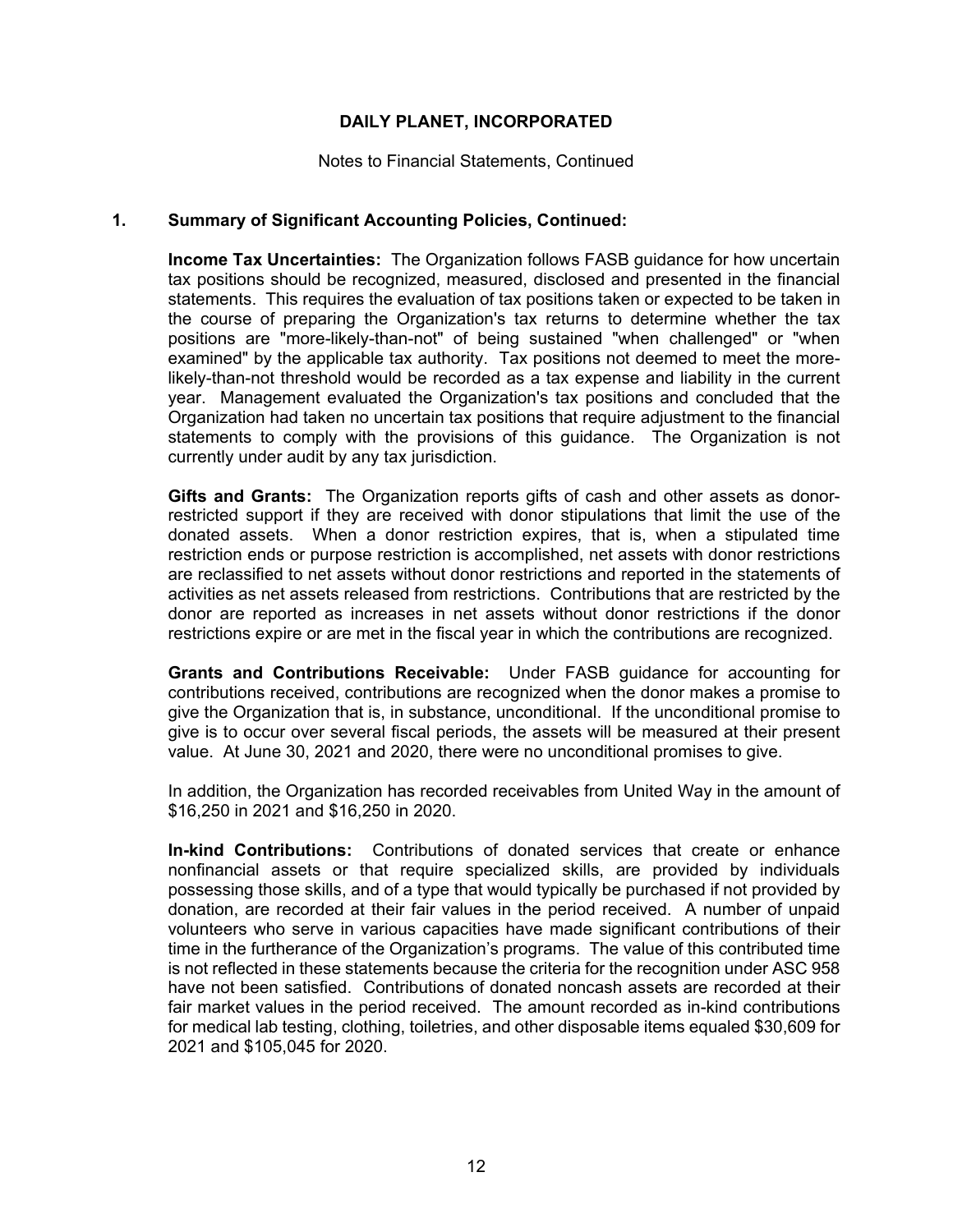Notes to Financial Statements, Continued

#### **1. Summary of Significant Accounting Policies, Continued:**

**Use of Estimates:** The preparation of financial statements in conformity with generally accepted accounting principles requires management to make estimates and assumptions that affect the reported amounts of assets and liabilities and also affect the reported amounts of revenues and expenses during the reporting period. Actual results could differ from those estimates.

**Functional Expenses:** The costs of providing various program and supporting services have been summarized on the functional basis in the statements of activities. Expenses have been summarized based on function and natural classification in the statements of functional expenses. Accordingly, salaries and related costs have been allocated based on time spent in the various functions. Certain attributable costs that are not readily identified as benefiting a functional area are charged to administrative services. Program costs are allocated to the appropriate programs in which the costs are derived.

**Subsequent Events:** Management has evaluated subsequent events through November 22, 2021, the date the financial statements were available for issuance, and has determined there are no subsequent events to be reported in the accompanying financial statements.

### **2. Property and Equipment:**

Property and equipment consisted of the following as of June 30:

|                               | 2021            | 2020             |
|-------------------------------|-----------------|------------------|
| Land                          | 1,323,108<br>S. | 1,323,108<br>\$  |
| Buildings and improvements    | 6,397,023       | 6,233,790        |
| Furniture and equipment       | 245,582         | 242,290          |
| Software                      | 140,518         | 124,710          |
| Vehicle                       | 195,209         | 6,606            |
| Construction in process       | 100,393         |                  |
|                               | 8,401,833       | 7,930,504        |
| Less accumulated depreciation | 2,681,274       | 2,499,895        |
| Net property and equipment    | 5,720,559       | 5,430,609<br>\$. |

Depreciation expense amounted to \$181,133 for 2021 and \$194,936 for 2020.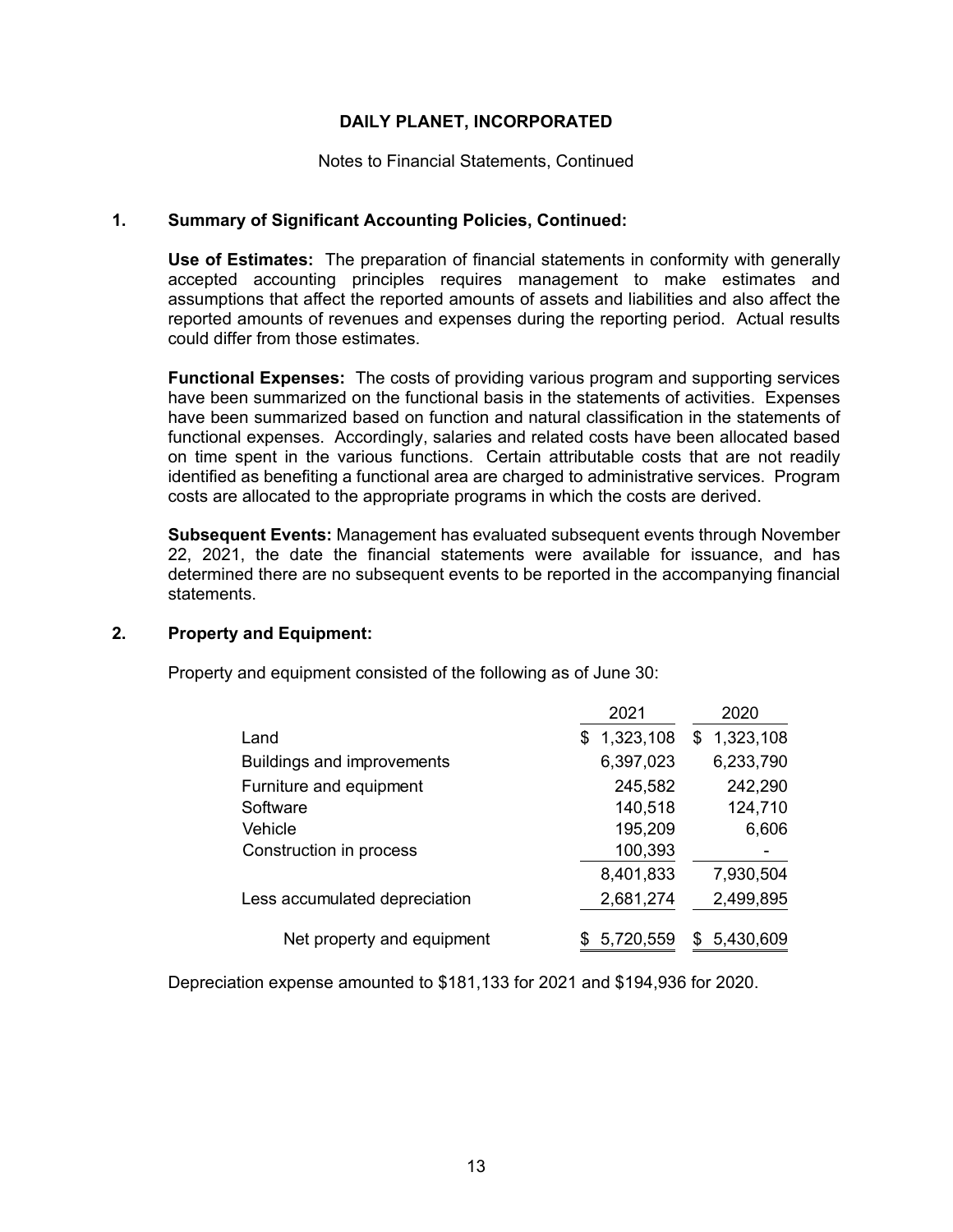Notes to Financial Statements, Continued

#### **3. Contingent Liabilities:**

Grant funds are subject to audit by the funding agencies to determine compliance with various grant requirements. Should any expenditure be disallowed, they must be refunded to the granting agency. Under the terms of the grant awards, grantors retain the right to require unexpended funds to be returned to the granting agency, unless prior approval is obtained for subsequent expending by the Organization.

#### **4. Notes Payable:**

The Organization has a note with the Virginia Housing Development Authority ("VH"), secured by property located at 2856-2864 Hull Street. During October 2020, VH provided the Organization with a waiver that suspended principal and interest payments for ten years, beginning October 1, 2020 through September 30, 2030 (the "modification period"). No interest is accruing on the loan during the modification period. At the end of the modification period, if the Organization remains in compliance with its regulatory requirements then the full balance of the note will be forgiven.

Prior to the VH waiver, the note was payable in monthly installments of \$1,686, including interest at a rate of 3%, and matures in December 2034. The note payable balance as of June 30, 2021 and 2020, was \$229,221 and \$237,706, respectively.

During 2020, the Organization entered into a note payable agreement with Atlantic Union for \$1,453,500 for purposes of financing its acquisition of property at 511 W. Grace St. The note agreement requires monthly installments of \$7,453, including interest at a rate of 3.67%, and matures in February 2035. The note is secured by a deed of trust. The note payable balance as of June 30, 2021, was \$1,363,021 and is presented net of unamortized deferred financing costs of \$34,784. The note payable balance as of June 30, 2020, was \$1,397,024 and is presented net of unamortized deferred financing costs of \$37,329.

Aggregate principal maturities required on the notes payable at June 30, 2021, are as follows:

| Year Ending June 30:                 | Amount       |
|--------------------------------------|--------------|
| 2022                                 | 37,778<br>\$ |
| 2023                                 | 39,208       |
| 2024                                 | 40,558       |
| 2025                                 | 42,227       |
| 2026                                 | 43,825       |
| Thereafter                           | 1,423,430    |
|                                      | 1,627,026    |
| Unamortized deferred financing costs | (34, 784)    |
|                                      | \$1,592,242  |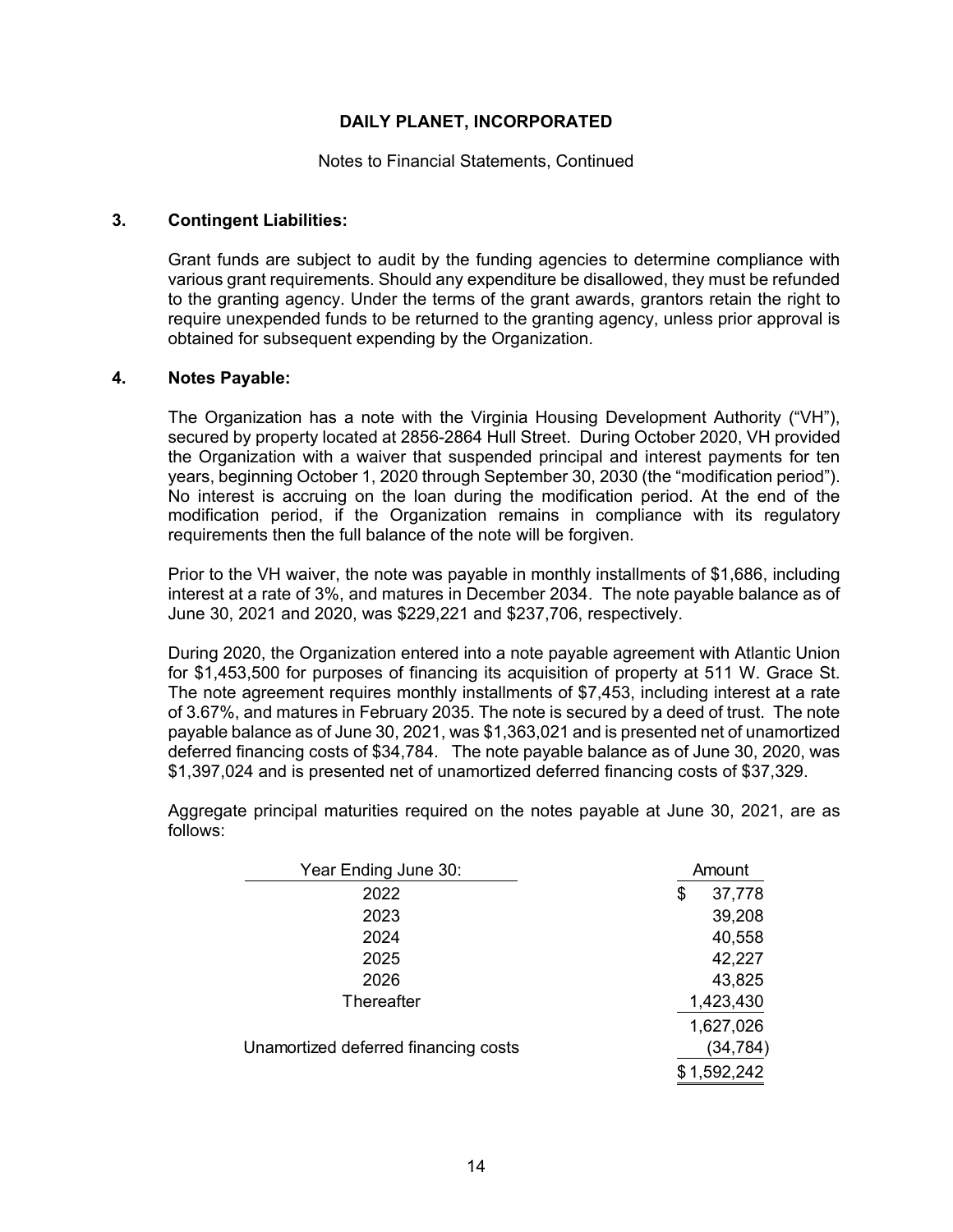Notes to Financial Statements, Continued

#### **5. Paycheck Protection Program Loan:**

In response to the economic instability caused by COVID-19, the "CARES Act" was passed by Congress and signed into law by the President on March 27, 2020. The Paycheck Protection Program was a component of the CARES Act and provided for a loan ("PPP Loan") to provide a direct incentive for employers to keep their employees on the payroll. A PPP Loan is eligible for full or partial forgiveness if the funds are used for qualifying costs including payroll, rent, mortgage interest, or utilities, as further defined in the CARES Act.

During 2020, the Organization received a PPP Loan in the amount of \$1,024,700. The loan was funded on April 20, 2020. The loan accrued interest at 1.0%. The Organization was eligible for loan forgiveness of up to 100% of the loan, upon meeting certain requirements. The PPP Loan was uncollateralized and was fully guaranteed by the federal government.

As of June 30, 2021, the Organization had used all of the loan proceeds for qualifying costs and as a result, and the PPP Loan was fully forgiven on March 10, 2021. Based on its facts and circumstances, the Organization recognized the forgiveness of the loan as a gain on PPP loan forgiveness on the accompanying statements of activities.

#### **6. Net Patient Service Revenue:**

For the years ended June 30, 2021 and 2020, patient service revenue, net of contractual allowances and discounts (but before the provision for bad debts), by primary payor source was as follows:

|                           | 2021    | 2020                      |
|---------------------------|---------|---------------------------|
| <b>Third-Party Payors</b> |         | $$2,668,809$ $$1,906,659$ |
| Self-Pay                  | 298.217 | - 361.834                 |
|                           |         | $$2,967,026$ $$2,268,493$ |

#### **7. Commitments:**

#### **Leases:**

The Organization has several lease agreements for the use of copiers and printers. Monthly payments range from \$44 to \$753, with the leases expiring between November 2021 and May 2023. Future minimum lease payments are expected to be \$10,745 in 2022, and \$5,231 in 2023.

Rent expense for these copier leases was \$21,179 for 2021 and \$22,641 for 2020.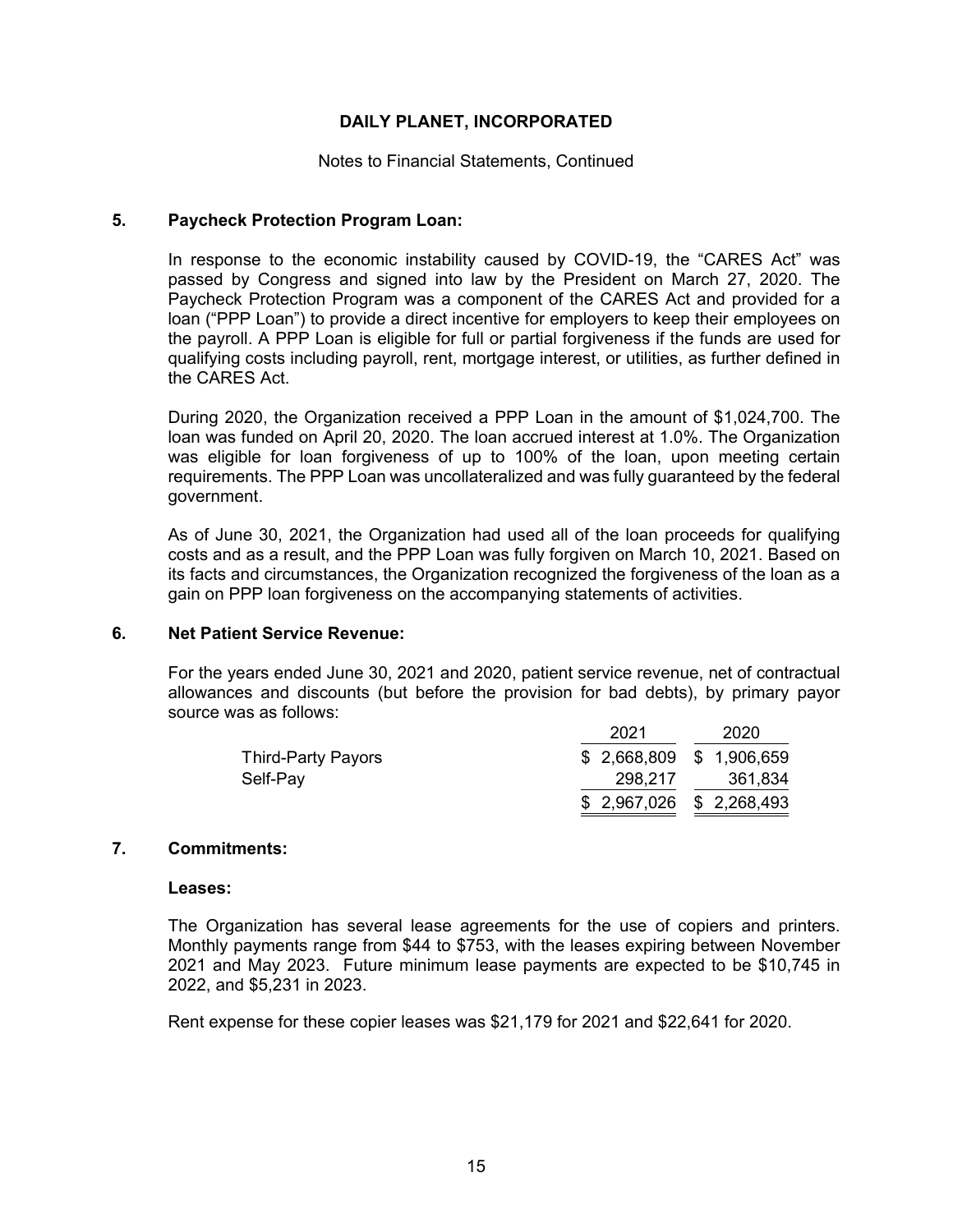#### Notes to Financial Statements, Continued

#### **8. Pension Plan:**

 The Organization offers a defined benefit plan through United Way of Greater Richmond & Petersburg for employees meeting the eligibility requirements of age 21 and completing one year of service with a minimum of 1,000 hours worked. The plan pays retirees a fixed amount that is based on the number of years of service and compensation history. Benefits are fully vested after the employee has reached three years of service. Effective December 31, 2008, the plan sponsor, United Way of Greater Richmond & Petersburg, decided to freeze all future benefit accruals for those who are active participants. The pension plan was also frozen to new participants as of that date. Based on actuarial assumptions, current interest rates, market conditions, requirements of the Pension Protection Act, and other factors, the Organization is likely to be required to make future contributions to the plan. Retirement expense recorded for the defined benefit plan was \$41,176 for 2021 and \$61,020 for 2020.

The Organization also maintains a 403(b) retirement plan that covers substantially all fulltime employees. The Organization will match up to 3% of employees' contributions to the 403(b) retirement plan. Retirement expense recorded for the 403(b) plan was \$85,736 for 2021 and \$92,617 for 2020.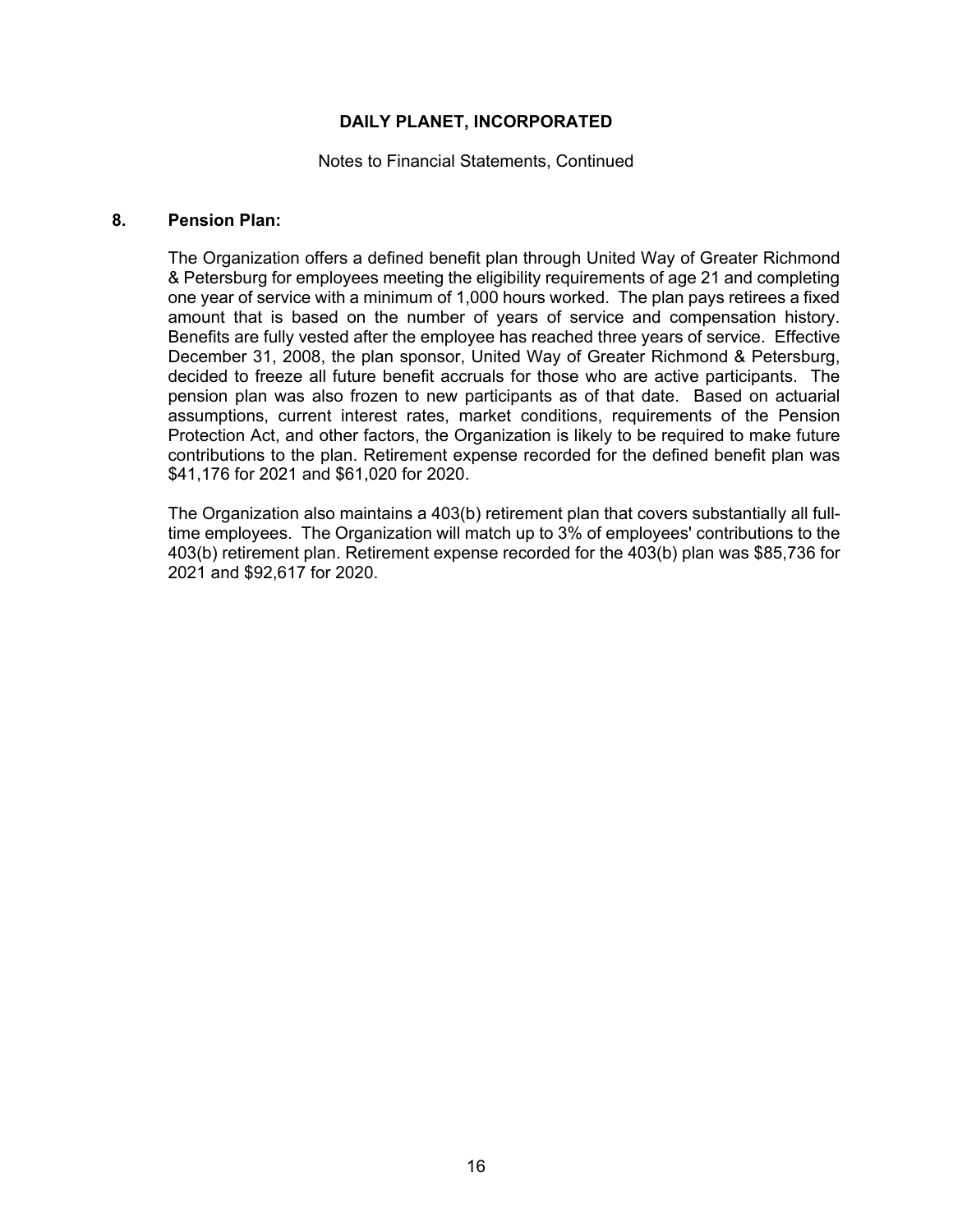#### Notes to Financial Statements, Continued

#### **9. Liquidity and Availability of Financial Assets:**

Financial assets available for general expenditure, that is, without donor or other restrictions limiting their use, within one year of the statements of financial position date, comprise of the following:

|                                                                                                                                   | 2021                                    | 2020                            |
|-----------------------------------------------------------------------------------------------------------------------------------|-----------------------------------------|---------------------------------|
| Financial assets available within one year:<br>Cash and cash equivalents<br>Patient accounts receivable, net<br>Other receivables | \$<br>5,857,305 \$<br>417,628<br>98,329 | 4,118,071<br>261,898<br>101,260 |
| United Way Services funding commitment for the<br>next fiscal year                                                                | 16,250                                  | 16,250                          |
| Total                                                                                                                             | 6,389,512                               | 4,497,479                       |
| Less those unavailable for general expenditure<br>within one year:                                                                |                                         |                                 |
| Net assets with donor restrictions                                                                                                | 16,250                                  | 16,250                          |
| Total                                                                                                                             | 16,250                                  | 16,250                          |
| Financial assets available for general expenditure<br>within one year                                                             | \$<br>6,373,262                         | \$<br>4,481,229                 |

As part of the Organization's liquidity management, it has a policy to structure its financial assets to be available as its general expenditures, liabilities, and other obligations come due. Included in cash and cash equivalents at June 30, 2020 is the \$1,024,700 PPP Loan described in Note 5. The loan was forgiven during 2021.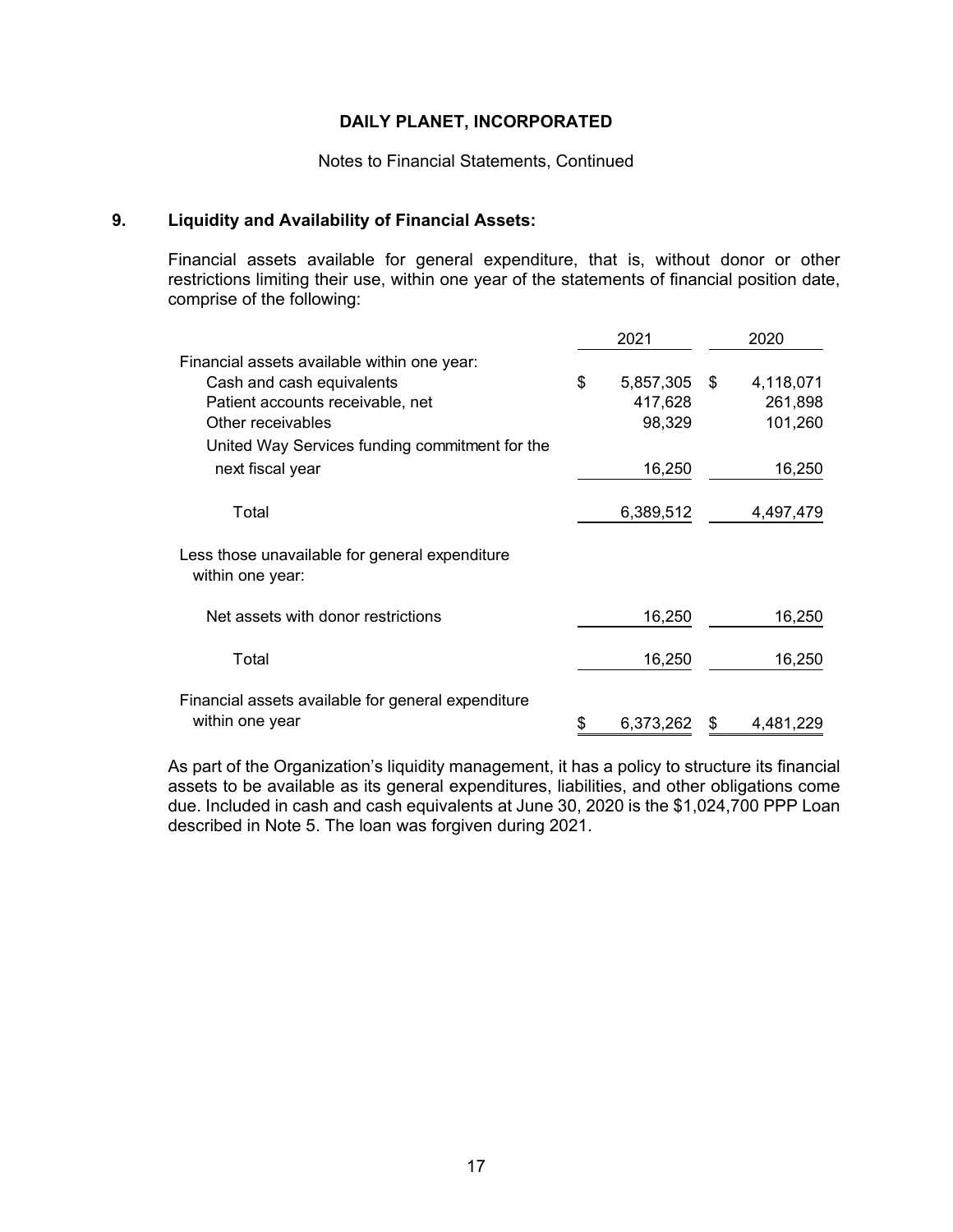Notes to Financial Statements, Continued

#### **10. New Accounting Guidance:**

**Leases:** In February 2016, the FASB issued new guidance over leases which requires that all leasing activity with initial terms in excess of twelve months be recognized on the statement of financial position with a right of use asset and a lease liability. The standard will require entities to classify leases as either a finance, or operating lease based upon the contractual terms. For finance leases, the right to use asset and lease liability will be calculated based upon the present value of the lease payments. The asset will then be amortized and the interest on the obligation will be recognized separately within the statement of activities.

On the statement of cash flows, the principal portion of the finance lease payments will be classified as a financing activity. For operating leases, the right to use asset and lease liability will also be calculated based upon the present value of the lease payments. However, the cost of the lease will generally be allocated over the lease term on a straight-line basis and presented as a single expense on the statement of activities. On the statement of cash flows, all cash payments for operating leases will be classified as an operating activity. The new standard will be effective for periods beginning after December 15, 2021, and will require entities to use a modified retrospective approach to the earliest period presented. The Organization is currently evaluating the reporting and economic implications of the new standard.

**In-Kind Disclosure Requirements:** In September 2020, the FASB issued ASU 2020-07, "Presentation and Disclosures by Not-for-Profit Entities for Contributed Nonfinancial Assets." The standard provides additional guidance to nonprofit organizations on how to record and disclose in-kind contributions. The overall purpose of the update is to provide more transparency in how organizations are receiving and valuing in-kind contributions. The ASU now requires nonprofit organizations to present in-kind contributions as a separate line items in the Statement of Activities and to provide additional disclosures in the footnotes covering the following areas:

- A description of the organization's policy for monetizing rather than utilizing in-kind contributions;
- A listing of in-kind contributions categorized by type with a description about whether each type was monetized or utilized during the reporting period;
- For in-kind contributions that were utilized during the reporting period, the nonprofit must include a description of the programs or activities in which those contributions were used; and
- A description of the valuation process utilized by the organization to determine the fair value of the in-kind contributions.

 $\bullet$ The ASU is effective for periods beginning after June 30, 2021. The Organization is currently evaluating the reporting and economic implications of the new standard.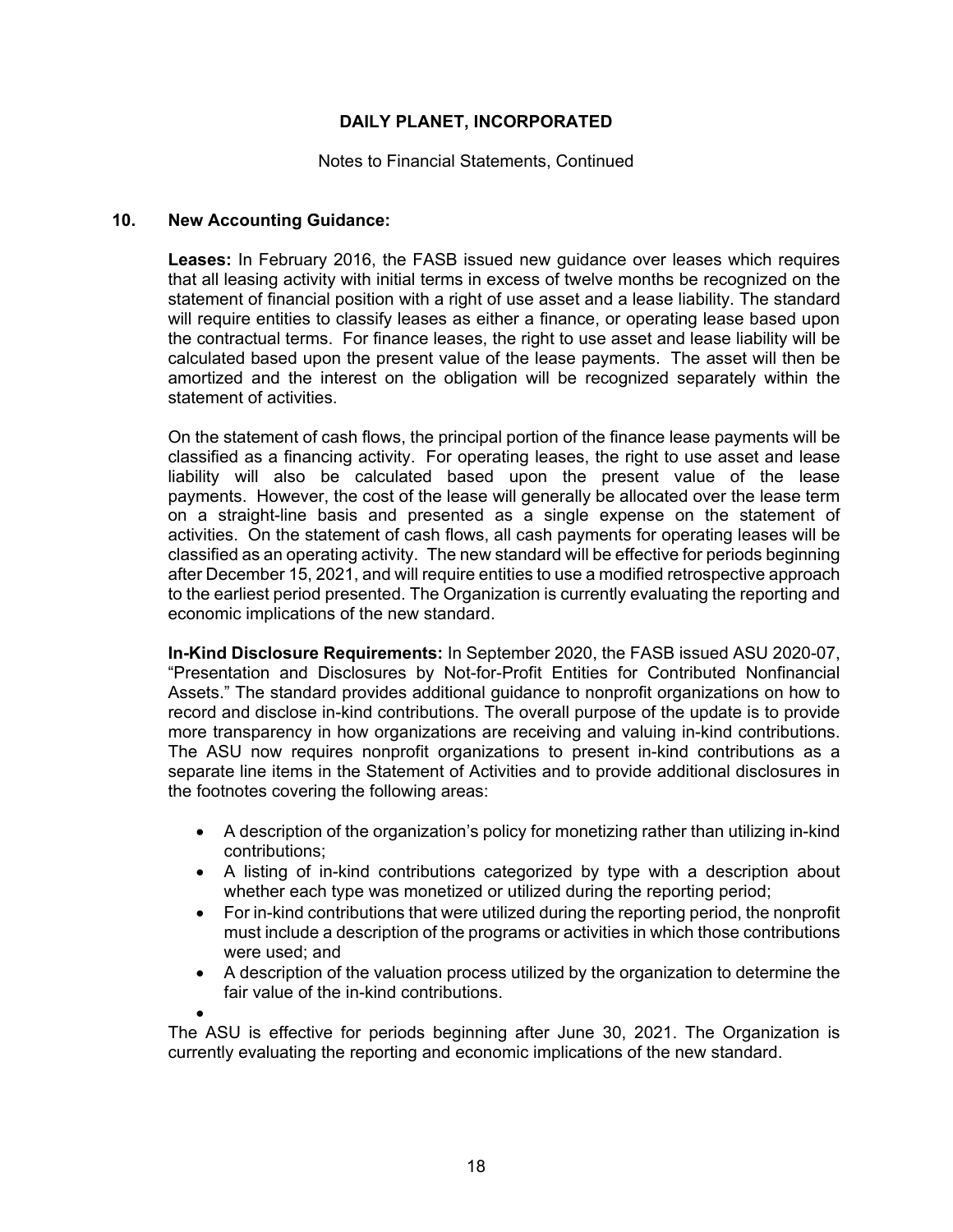#### Schedule of Expenditures of Federal Awards Year Ended June 30, 2021

|                                                                                                                           | <b>CFDA</b> | <b>Disbursements</b> |
|---------------------------------------------------------------------------------------------------------------------------|-------------|----------------------|
| Federal Grantor/Pass-Through Grantor/Program Title                                                                        | Number      | /Expenditures        |
| U.S. Department of Health and Human Services:                                                                             |             |                      |
| CFDA No. 93.224:                                                                                                          |             |                      |
| <b>Health Care for the Homeless</b>                                                                                       | 93.224      | \$<br>3,356,310      |
| COVID-19: CARES Act                                                                                                       | 93.224      | 772,460              |
| COVID-19: Expanding Capacity for Coronavirus Testing                                                                      | 93.224      | 201,424              |
| COVID-19: Coronavirus Preparedness and Response<br>Supplemental Appropriations Act, 2020                                  | 93.224      | 48,208               |
| Total expenditures under CFDA No. 93.224                                                                                  |             | 4,378,402            |
| Ryan White Care Act Part B                                                                                                | 93.917      | 871,773              |
| Total U.S. Department of Health and<br><b>Human Services</b>                                                              |             | 5,250,175            |
| U.S. Department of Housing and Urban Development:<br><b>Supportive Housing Program -</b><br>Safe Haven - No. VA36B94-0066 | 14.235      | 271,849              |
| Passed Through City of Richmond<br>Passed Through Department of Justice Services<br>Continuum of Care Program             | 14.267      | 48,596               |
| Total U.S. Department of Housing and<br><b>Urban Development</b>                                                          |             | 320,445              |
| Total                                                                                                                     |             | \$<br>5,570,620      |

See report of independent accountants.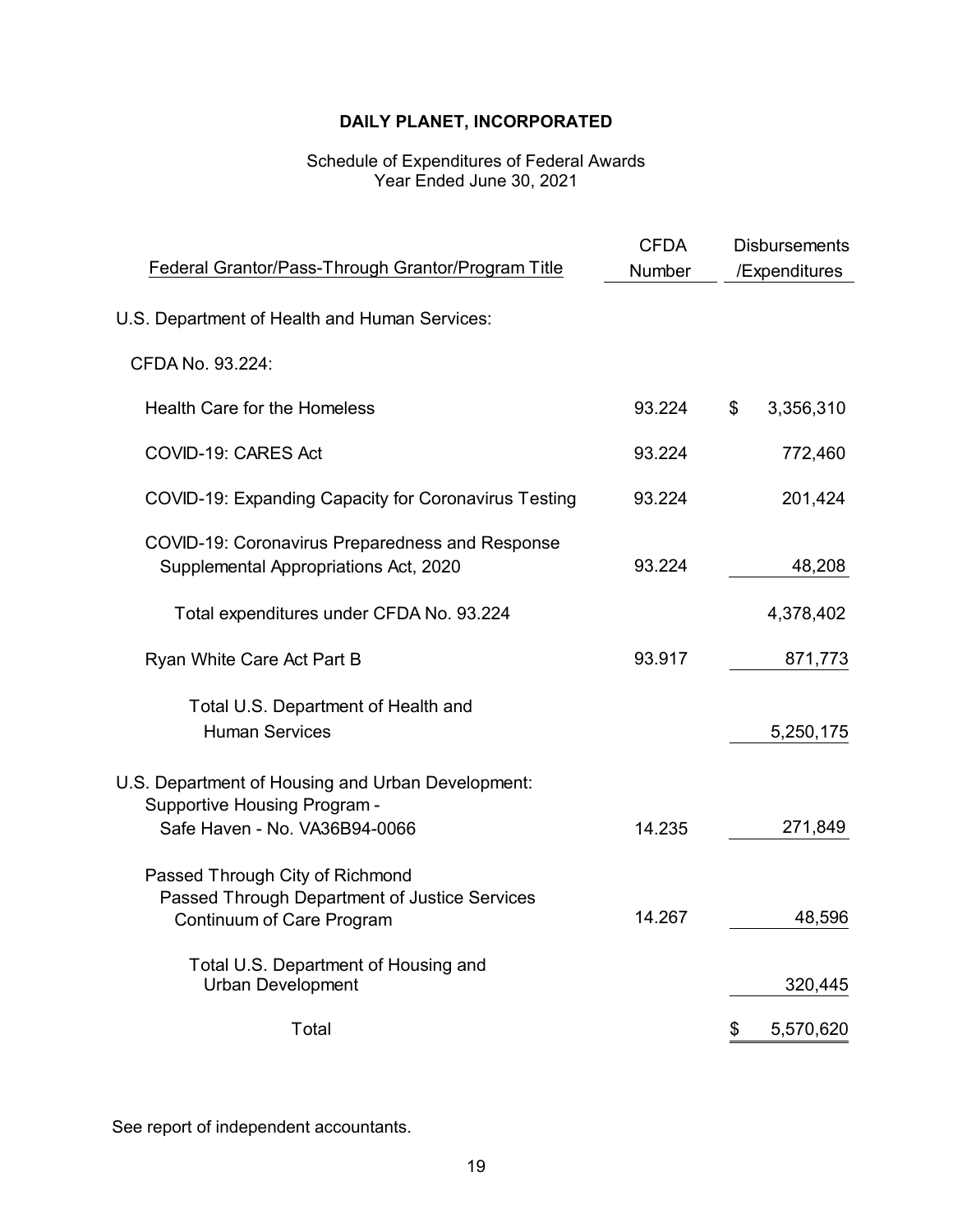#### Schedule of Expenditures of Federal Awards, Continued Year Ended June 30, 2021

Note A – Basis of Presentation:

The accompanying schedule of expenditures of federal awards includes the federal grant activity of Daily Planet, Incorporated and is presented on the accrual basis of accounting. The information in this schedule is presented in accordance with the requirements of Title 2 U.S. *Code of Federal Regulations* (CFR) Part 200, *Uniform Administrative Requirements, Costs Principles, and Audit Requirements for Federal Awards*. Therefore, some amounts presented in this schedule may differ from amounts presented in, or used in the preparation of, the basic financial statements. The amounts shown as current year expenditures represent only the federal portion of the actual program costs. Actual program costs, including the Organization's portion, may be more than shown.

Daily Planet, Incorporated has elected to not use the 10% de minimis indirect cost rate.

See report of independent accountants.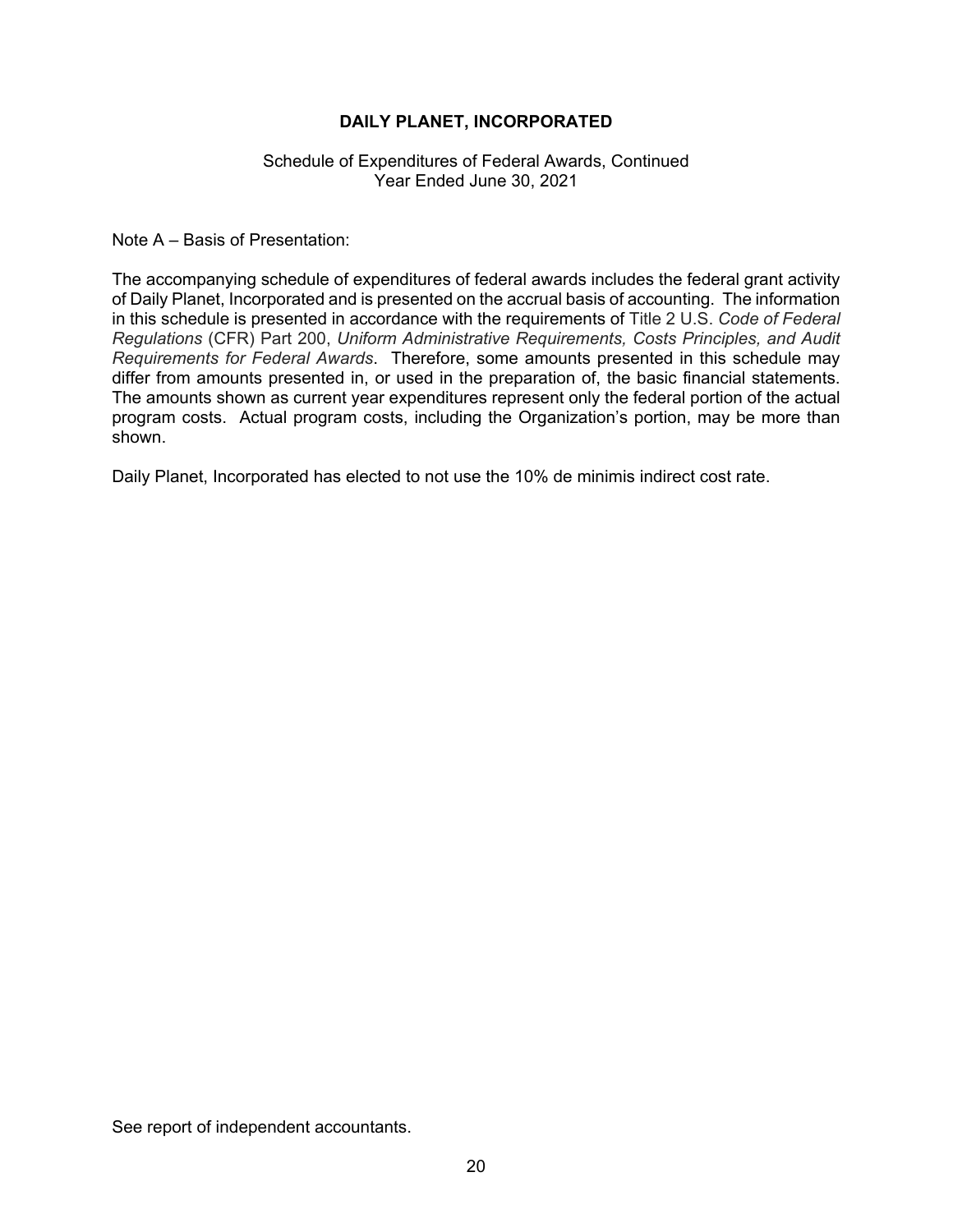

#### **REPORT OF INDEPENDENT ACCOUNTANTS ON INTERNAL CONTROL OVER FINANCIAL REPORTING AND ON COMPLIANCE AND OTHER MATTERS BASED ON AN AUDIT OF FINANCIAL STATEMENTS PERFORMED IN ACCORDANCE WITH** *GOVERNMENT AUDITING STANDARDS*

To the Board of Directors of Daily Planet, Incorporated Richmond, Virginia

We have audited, in accordance with the auditing standards generally accepted in the United States and the standards applicable to financial audits contained in the *Government Auditing Standards* issued by the Comptroller General of the United States, the financial statements of Daily Planet, Incorporated (the "Organization"), which comprise the statements of financial position as of June 30, 2021 and 2020, and the related statements of activities, functional expenses, and cash flows for the years then ended, and the related notes to the financial statements, and have issued our report thereon dated November 22, 2021.

#### Internal Control Over Financial Reporting

In planning and performing our audits of the financial statements, we considered the Organization's internal control over financial reporting ("internal control") as a basis for designing audit procedures that are appropriate in the circumstances for the purpose of expressing our opinion on the financial statements, but not for the purpose of expressing an opinion on the effectiveness of the Organization's internal control. Accordingly, we do not express an opinion on the effectiveness of the Organization's internal control.

A *deficiency in internal control* exists when the design or operation of a control does not allow management or employees, in the normal course of performing their assigned functions, to prevent, or detect and correct, misstatements on a timely basis. A *material weakness* is a deficiency, or combination of deficiencies, in internal control, such that there is a reasonable possibility that a material misstatement of the entity's financial statements will not be prevented, or detected and corrected on a timely basis. A *significant deficiency* is a deficiency, or a combination of deficiencies, in internal control that is less severe than a material weakness, yet important enough to merit attention by those charged with governance.

Our consideration of internal control was for the limited purpose described in the first paragraph of this section and was not designed to identify all deficiencies in internal control that might be material weaknesses or significant deficiencies. Given these limitations, during our audit we did not identify any deficiencies in internal control that we consider to be material weaknesses. However, material weaknesses may exist that have not been identified.

> **Certified Public Accountants & Consultants**  4401 Dominion Boulevard Glen Allen, VA 23060 T:804.747.0000 F:804.747.3632

www.keitercpa.com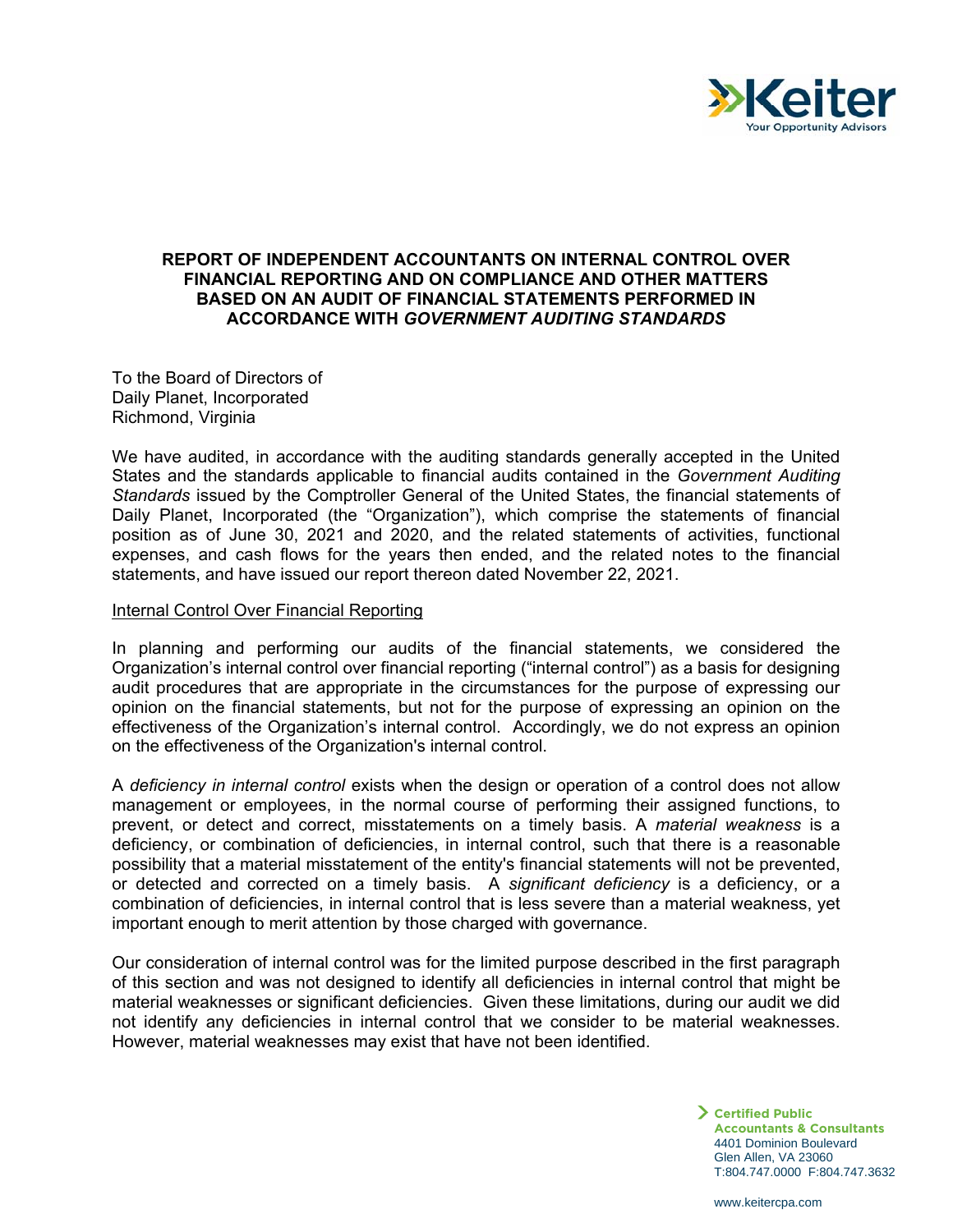#### Compliance and Other Matters

As part of obtaining reasonable assurance about whether the Organization's financial statements are free from material misstatement, we performed tests of its compliance with certain provisions of laws, regulations, contracts and grant agreements, noncompliance with which could have a direct and material effect on the financial statements. However, providing an opinion on compliance with those provisions was not an objective of our audit, and accordingly, we do not express such an opinion. The results of our tests disclosed no instances of noncompliance or other matters that are required to be reported under *Government Auditing Standards*.

#### Purpose of this Report

The purpose of this report is solely to describe the scope of our testing of internal control and compliance and the results of that testing, and not to provide an opinion on the effectiveness of the Organization's internal control or on compliance. This report is an integral part of an audit performed in accordance with *Government Auditing Standards* in considering the organization's internal control and compliance. Accordingly, this communication is not suitable for any other purpose.

Lite

November 22, 2021 Glen Allen, Virginia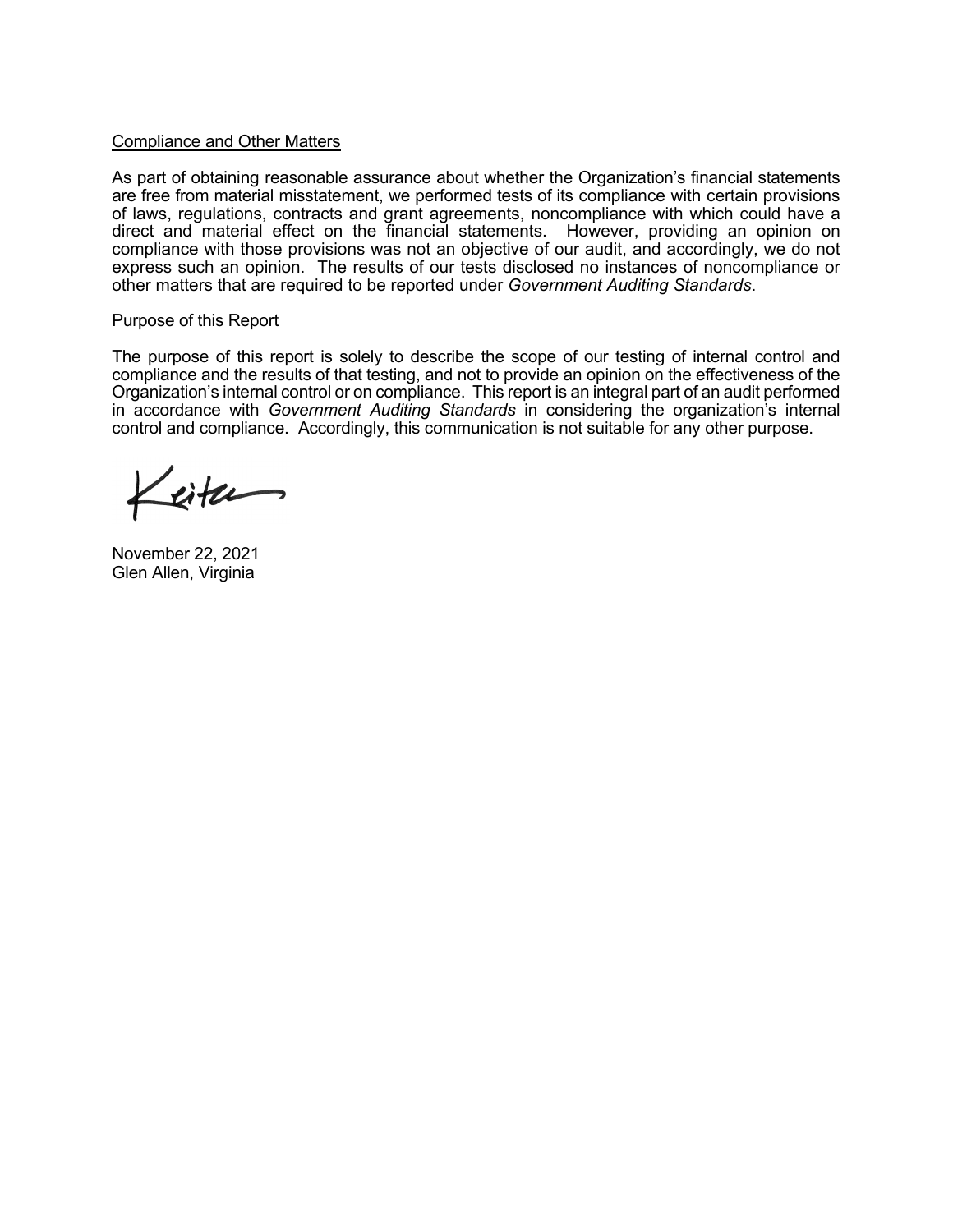

### **REPORT OF INDEPENDENT ACCOUNTANTS ON COMPLIANCE FOR EACH MAJOR PROGRAM AND ON INTERNAL CONTROL OVER COMPLIANCE REQUIRED BY THE UNIFORM GUIDANCE**

To the Board of Directors of Daily Planet, Incorporated Richmond, Virginia

#### Report on Compliance for Each Major Federal Program

We have audited Daily Planet, Incorporated's (the "Organization") compliance with the types of compliance requirements described in the *U.S. Office of Management and Budget ("OMB") Compliance Supplement* that could have a direct and material effect on each of its major federal programs for the year ended June 30, 2021. The Organization's major federal programs are identified in the summary of audit results section of the accompanying schedule of findings and questioned costs.

#### Management's Responsibility

Management is responsible for compliance with the requirements of federal statutes, regulations, and the terms and conditions of federal awards applicable to each major federal program.

#### Auditor's Responsibility

Our responsibility is to express an opinion on compliance for each of the Organization's major federal programs based on our audit of the types of compliance requirements referred to above. We conducted our audit of compliance in accordance with auditing standards generally accepted in the United States; the standards applicable to financial audits contained in *Government Auditing Standards,* issued by the Comptroller General of the United States; and the audit requirements of Title 2 U.S. *Code of Federal Regulations* (CFR) Part 200, *Uniform Administrative Requirements, Costs Principles, and Audit Requirements for Federal Awards* (Uniform Guidance). Those standards and the Uniform Guidance require that we plan and perform the audit to obtain reasonable assurance about whether noncompliance with the types of compliance requirements referred to above that could have a direct and material effect on a major federal program occurred. An audit includes examining, on a test basis, evidence about the Organization's compliance with those requirements and performing such other procedures as we considered necessary in the circumstances.

We believe that our audit provides a reasonable basis for our opinion on compliance for each major federal program. However, our audit does not provide a legal determination of the Organization's compliance.

> **Certified Public Accountants & Consultants**  4401 Dominion Boulevard Glen Allen, VA 23060 T:804.747.0000 F:804.747.3632

www.keitercpa.com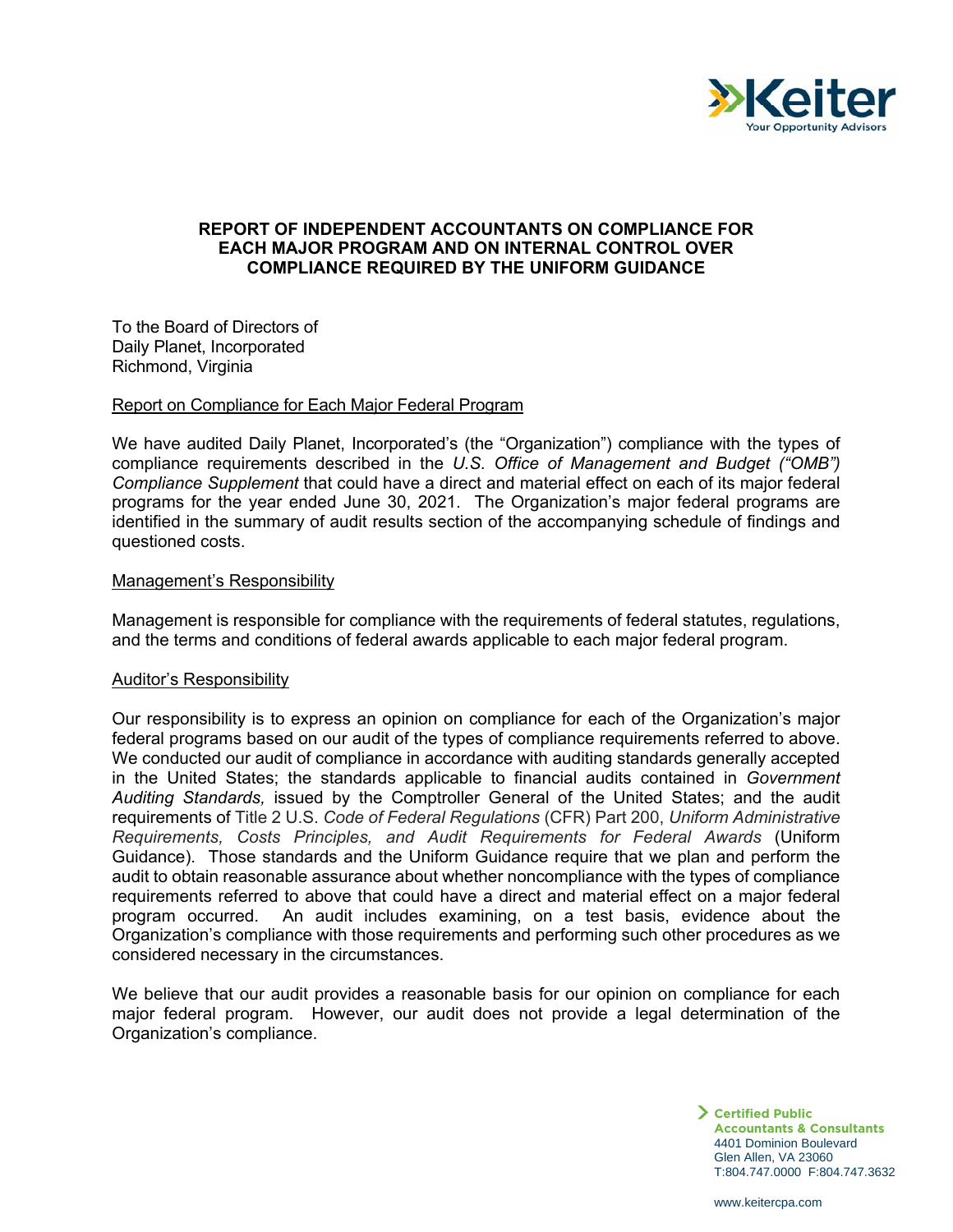#### Opinion on Each Major Federal Program

In our opinion, the Organization complied, in all material respects, with the types of compliance requirements referred to above that could have a direct and material effect on each of its major federal programs for the year ended June 30, 2021.

#### Report on Internal Control Over Compliance

Management of the Organization is responsible for establishing and maintaining effective internal control over compliance with the types of compliance requirements referred to above. In planning and performing our audit of compliance, we considered the Organization's internal control over compliance with the types of requirements that could have a direct and material effect on each major federal program in order to determine our auditing procedures that are appropriate in the circumstances for the purpose of expressing our opinion on compliance for each major federal program and to test and report on internal control over compliance in accordance with the Uniform Guidance, but not for the purpose of expressing an opinion on the effectiveness of internal control over compliance. Accordingly, we do not express an opinion on the effectiveness of the Organization's internal control over compliance.

A *deficiency in internal control over compliance* exists when the design or operation of a control over compliance does not allow management or employees, in the normal course of performing their assigned functions, to prevent, or detect and correct, noncompliance with a type of compliance requirement of a federal program on a timely basis. A *material weakness in internal control over compliance* is a deficiency, or combination of deficiencies, in internal control over compliance, such that there is a reasonable possibility that material noncompliance with a type of compliance requirement of a federal program will not be prevented, or detected and corrected, on a timely basis. A *significant deficiency in internal control over compliance* is a deficiency, or a combination of deficiencies, in internal control over compliance with a type of compliance requirement of a federal program that is less severe than a material weakness in internal control over compliance, yet important enough to merit attention by those charged with governance.

Our consideration of internal control over compliance was for the limited purpose described in the first paragraph of this section and was not designed to identify all deficiencies in internal control that might be material weaknesses or significant deficiencies. We did not identify any deficiencies in internal control over compliance that we consider to be material weaknesses. However, material weaknesses may exist that have not been identified.

The purpose of this report on internal control over compliance is solely to describe the scope of our testing of internal control over compliance and the results of that testing based on the requirements of the Uniform Guidance. Accordingly, this report is not suitable for any other purpose.

 $K$ itu

November 22, 2021 Glen Allen, Virginia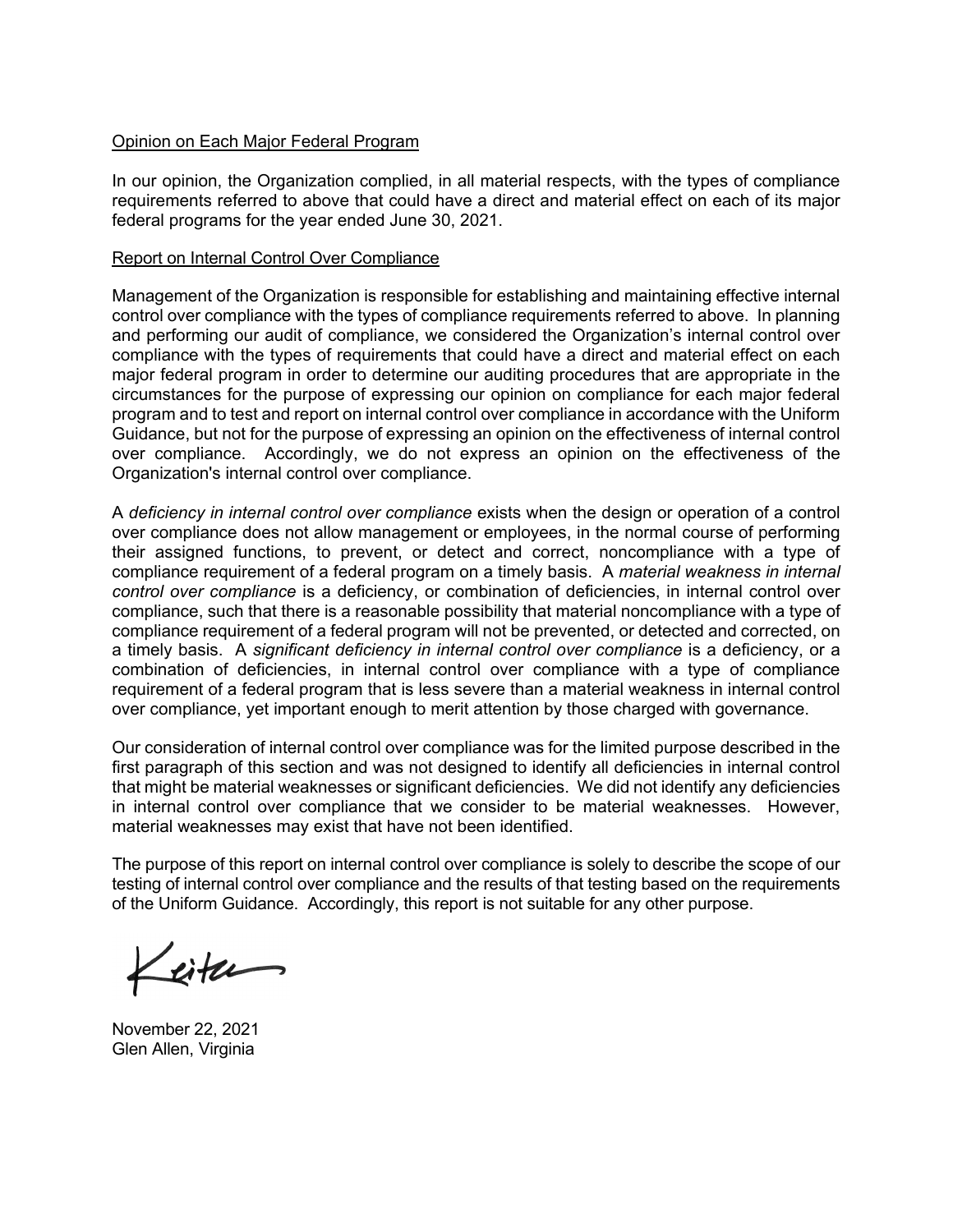Summary Schedule of Prior Audit Findings Year Ended June 30, 2021

Not Applicable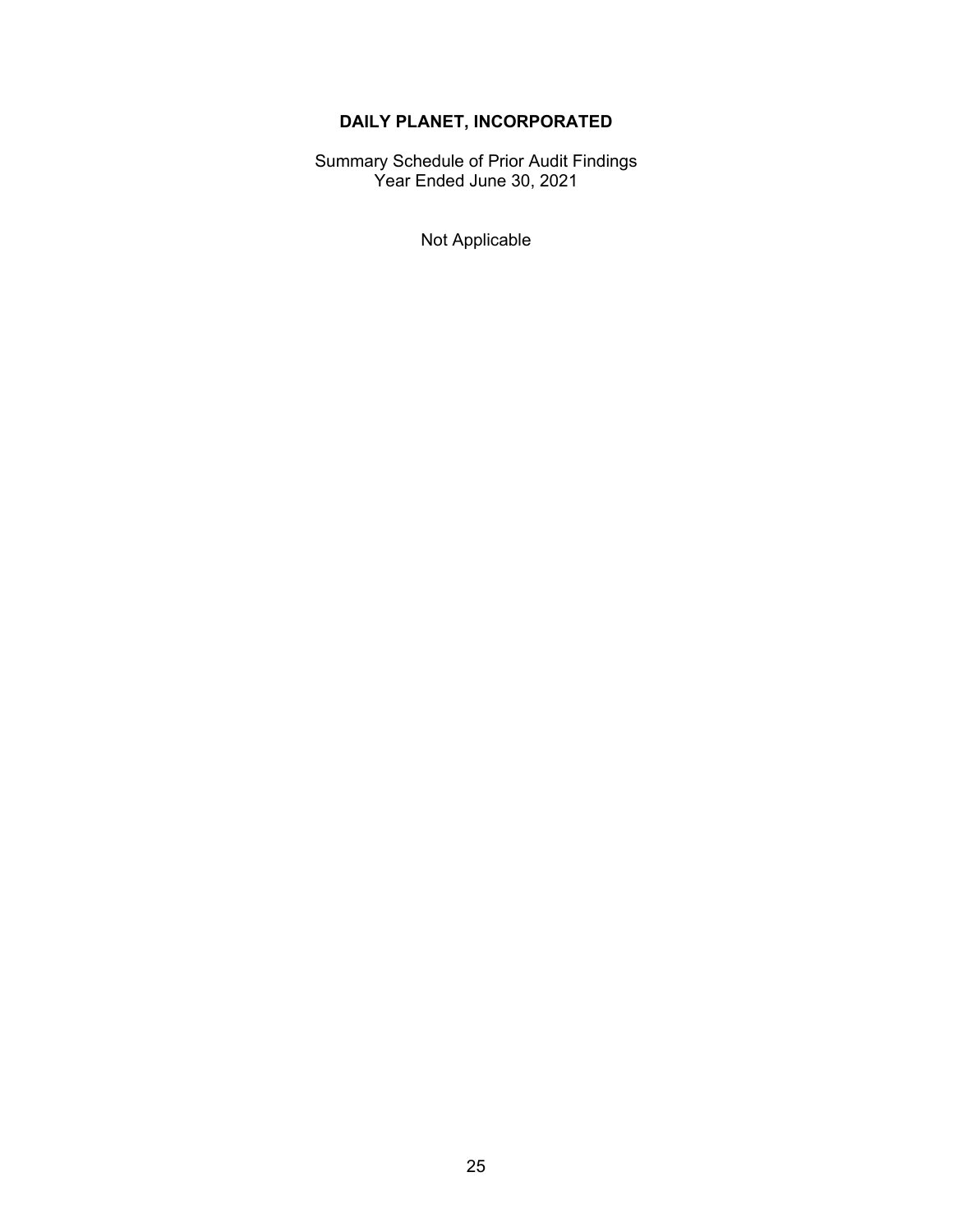#### Schedule of Findings and Questioned Costs Year Ended June 30, 2021

### A. SUMMARY OF AUDIT RESULTS

- (1) The auditors' report expresses an unmodified opinion on the financial statements of Daily Planet, Incorporated.
- (2) No material weaknesses or significant deficiencies in internal control were disclosed during the audit of the financial statements
- (3) No instances of noncompliance, material to the financial statements of Daily Planet, Incorporated, which would be required to be reported in accordance with *Government Auditing Standards*, were disclosed during the audit.
- (4) No material weaknesses or significant deficiencies relating to the audit of the major federal award programs are reported in the Report on Compliance for Each Major Program and on Internal Control Over Compliance Required by the Uniform Guidance.
- (5) The auditors' report on compliance for the major federal award programs for Daily Planet, Incorporated expresses an unmodified opinion.
- (6) There were no audit findings relative to the major federal award programs for Daily Planet, Incorporated.
- (7) The programs tested as major programs included:
	- U.S. Department of Health and Human Services: Health Care for the Homeless, CFDA No. 93.224 CARES Act, CFDA No. 93.224 Expanding Capacity for Coronavirus Testing, CFDA No. 93.224 Coronavirus Preparedness and Response Supplemental Appropriations Act, 2020, CFDA No. 93.224 Ryan White Care Act Part B, CFDA No. 93.917
- (8) The threshold used for distinguishing between Type A and B programs was \$750,000.
- (9) Daily Planet, Incorporated was determined to be a low-risk auditee.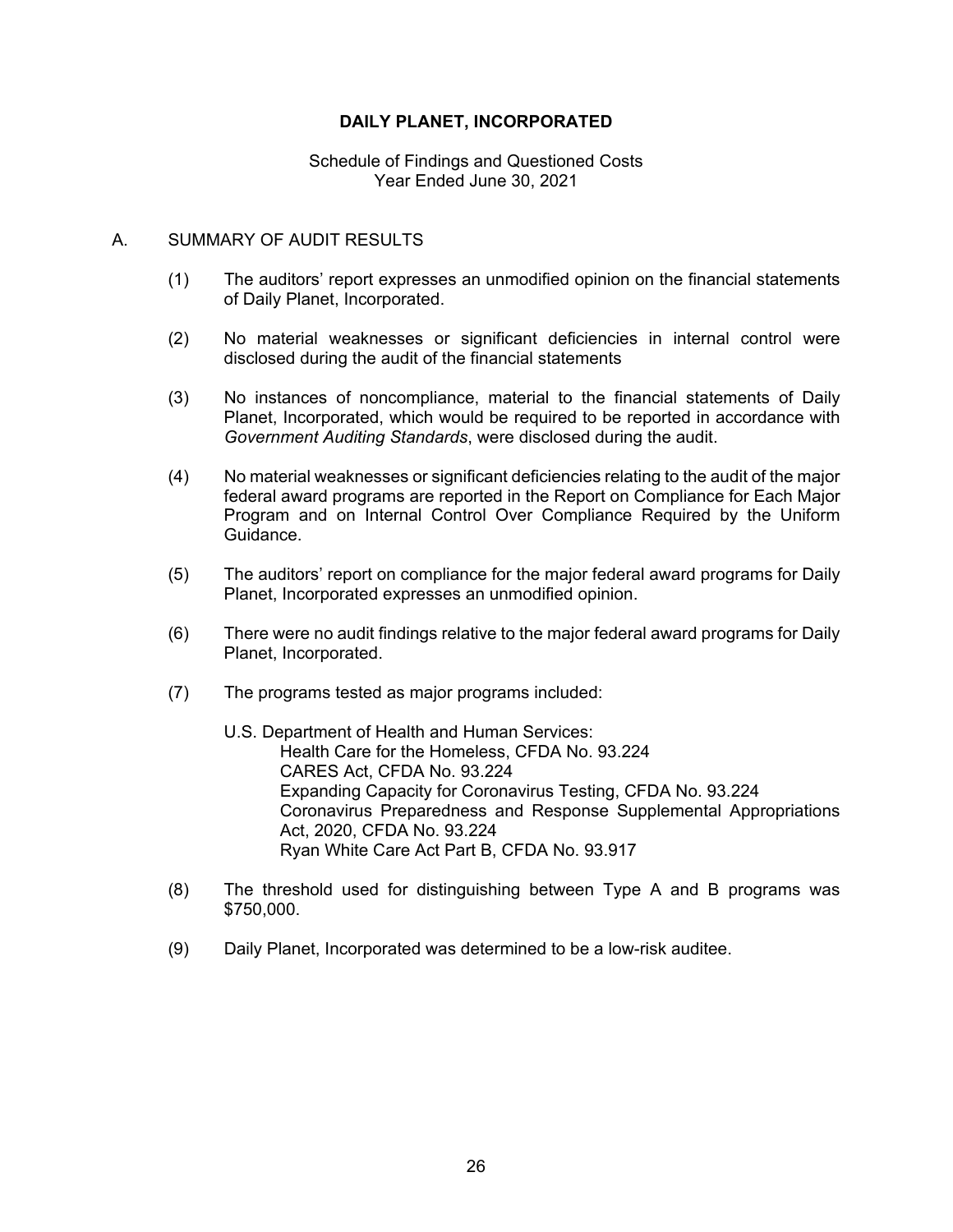Schedule of Findings and Questioned Costs, Continued Year Ended June 30, 2021

B. FINDINGS – FINANCIAL STATEMENT AUDIT

None

C. FINDINGS AND QUESTIONED COSTS – MAJOR FEDERAL AWARD PROGRAMS AUDIT

None